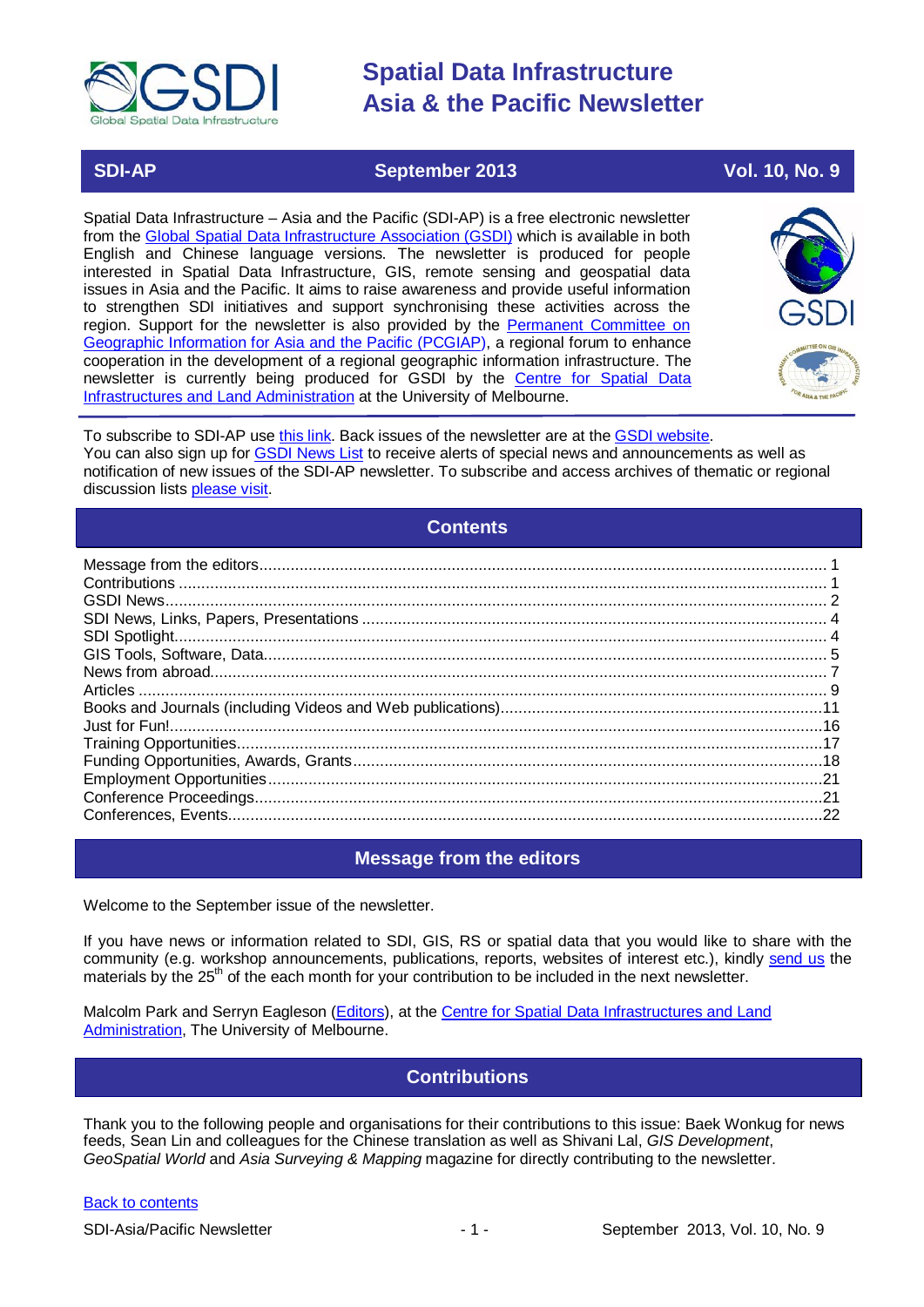

### **GSDI News**

#### <span id="page-1-0"></span>**GSDI [and IGS Global News, Issue 3 Volume 3 for 2013](http://www.gsdi.org/newsletters#GSDI)**

#### **GSDI 14 Conference Preparations**

Preparations continue for the joint [GSDI 14 World Conference and AfricaGIS 2013 Conference](http://www.gsdi.org/gsdi14) scheduled to be held in Addis Ababa, Ethiopia, at the UNECA Conference Center, November 4-8 2013 in partnership with GSDI Association, EIS-Africa, the International Geospatial Society, EiABC - Addis Ababa University and the United Nations Economic Commission for Africa (UNECA).

AfricaGIS is the largest regularly occurring GIS conference in Africa with participants from the whole continent. The GSDI World Conference moves to sites across the globe to offer geospatial specialists from all parts of the world opportunities to better exchange ideas and learn from peers in building spatial data infrastructure. [For](http://www.gsdi.org/gsdiConferences)  [past conferences.](http://www.gsdi.org/gsdiConferences)

The selected theme of the conference is "Spatial Enablement in Support of Economic Development and Poverty Reduction" The pressing needs of African nations, their citizens, and the needs of economically disadvantaged nations generally are a particular emphasis of the conference and include such concerns as:

- sustainable development,
- economic development,
- business intelligence and business geographics,
- disaster prevention, warning, management, response, and recovery,
- alleviation of poverty and crime,
- lessening the digital divide including access to information technologies,
- ensuring food security,
- support of transportation, health and communication systems, and
- facilitating land ownership.

Substantial reduction in registration fees will be available for local participants, members of EIS-Africa and members of the International Geospatial Society who are from low income per capita nations. Substantial reductions in Exhibit and Sponsorship fees will be available for companies and agencies that are members of the GSDI Association.

Consult the [web site](http://gsdi.org/gsdi14) as the Call for Papers and details about the program, facilities and sponsorship opportunities become available.

We are now only two weeks away from the deadline for abstracts (for presentations) and full papers for peer reviewed publication – 15 May 2013!

This combined and fully integrated conference offers numerous opportunities for oral presentations and refereed and non-refereed publication outlets. We invite presentations covering the full range of practice, development and research experiences that advance the practice and theory of spatially enabling citizens, government, and industry. The conference theme is Spatial Enablement in Support of Economic Development and Poverty Reduction.

#### **This call for papers supports two primary forms of publication:**

(1) a Conference Proceedings, with Abstracts for all accepted submissions, and refereed and non-refereed Full Papers for some of the submissions, and

(2) a pre-conference published book containing fully refereed articles. The tentative title is "Spatial Enablement in Support of Economic Development and Poverty Reduction: Research, Development and Education Perspectives". The book will be published as an open access book in various e-reader formats.

#### **\* IMPORTANT CONFERENCE DATES \***

Deadline for Submission of Abstracts: 15 May 2013

Deadline for Submission of Full Papers for Refereed Publications: 15 May 2013

Deadline for Submission of Full Papers for Non-refereed Publications: 1 Sept 2013

Deadline for Full Conference Registration Payment for All Presenters 15 Sept 2013

Conference Dates: 4-8 Nov 2013

#### **\* IMPORTANT CONFERENCE LINKS \***

Joint Conference [Call for Abstracts and Papers,](http://www.gsdi.org/gsdiconf/gsdi14/papercall.html) [Conference Website:](http://www.gsdi.org/gsdi14) [Other Important Dates.](http://www.gsdi.org/gsdiconf/gsdi14/dates.html)

Past GSDI World Conference [Proceedings.](http://www.gsdi.org/gsdiConferences) Past [open access Books](http://www.gsdi.org/openaccessbooks) affiliated with the conference.

\* JOIN the GSDI Association or International Geospatial Society to enjoy conference fee reductions! \* Substantial reduction in registration fees will be available for local participants, members of EIS-Africa and members of the International Geospatial Society who are from low income per capita nations. Substantial reductions in Exhibit and Sponsorship fees will be available for companies and agencies that are members of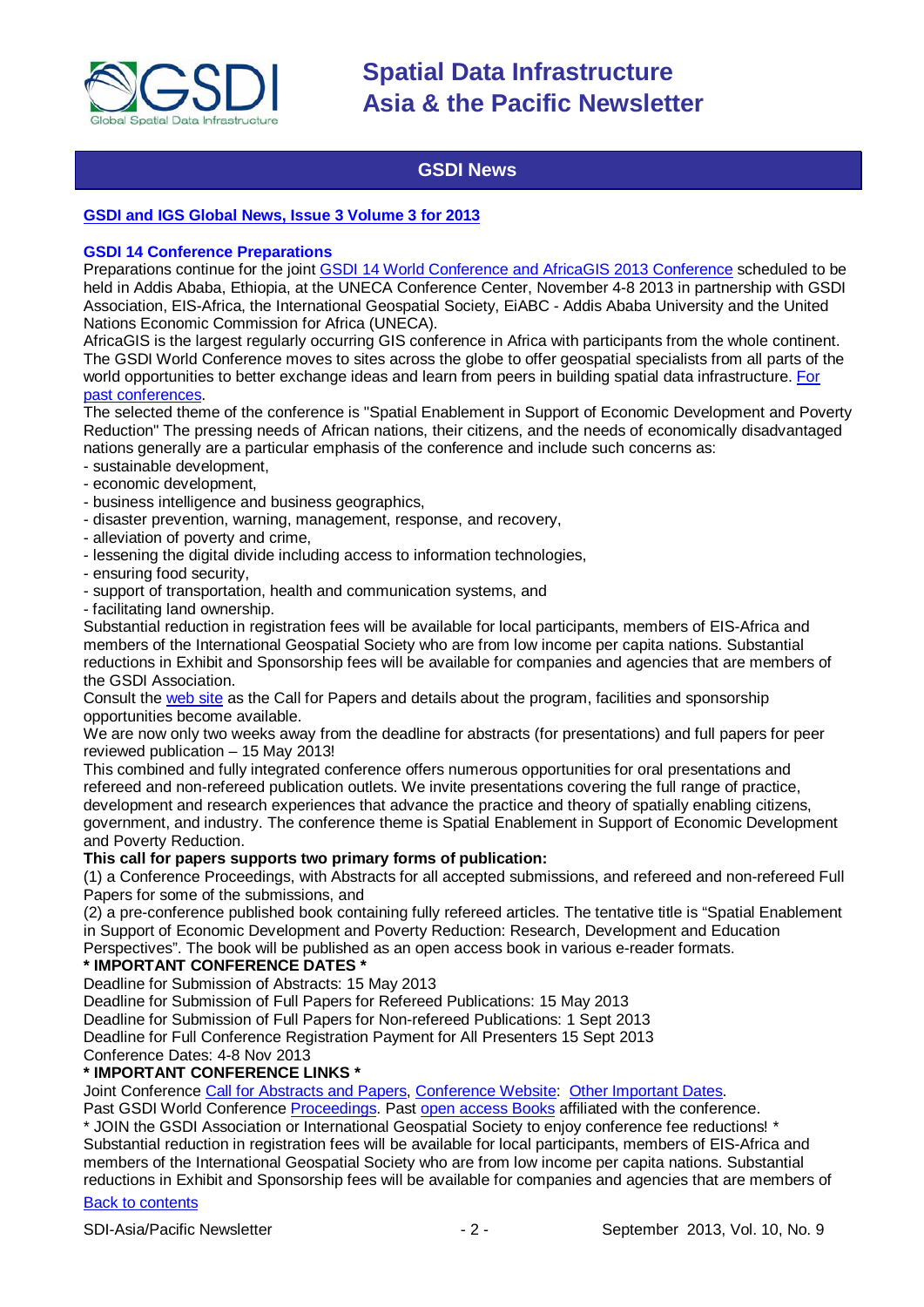

#### the GSDI Association.

Consult the [web site](http://gsdi.org/gsdi14/) for latest information and details about the program, facilities and Sponsorship opportunities. Come prepared to engage, learn and enjoy! More news on the conference in future issues!

#### **International Geospatial Society (IGS) Free Memberships**

At its recent meeting, the GSDI Board of Directors passed a motion that allows individuals in low and very low income nations to join the International Geospatial Society (IGS) by providing specific information of value to the global community in lieu of annual cash dues. To join, simply add your professional profile to the growing interconnected network of geospatial specialists across the globe. Benefits of membership in IGS are listed at [http://www.igeoss.org/benefits.](https://owa.unimelb.edu.au/owa/redir.aspx?C=54c2b4d3973d480282dc7c38384f4204&URL=http%3a%2f%2fwww.igeoss.org%2fbenefits) For further information, contact [Harlan Onsrud,](mailto:onsrud@gsdi.org) Executive Director, GSDI Association.

#### **Outreach & Membership Committee**

Committee vice-Chair, Roger Longhorn has joined the International Hydrographic Organization (IHO) Marine SDI Working Group (MSDIWG) and attended the Marine SDI Open Forum meeting in Copenhagen (remotely!) and the following two-day workshop of the MSDIWG, hosted by the Danish Hydrographic Service. The MSDIWG, which has existed since 2009, is setting its new workplan for 2013-2014 and is interested in developing a stronger relationship with non-marine SDI development initiatives at national, regional and global levels. Longhorn will explore this with the GSDI Board and Executive Committee at the next opportunity. The Outreach & Membership Committee also manages the GSDI Group on LinkedIn, which has added seven new members in the past month, for a total of 229 members today. If you are not already a member of this group, please join today – and tell your friends! Visit [http://www.linkedin.com](https://owa.unimelb.edu.au/owa/redir.aspx?C=rDg2dzQe3UKfwin28aspI4dcf2EJ4c8IKc_jDEPg91nlCdVQBzUX28or6ioXGu07OXWheK19Jyk.&URL=http%3a%2f%2fwww.linkedin.com) to join, then find GSDI in the 'Groups' option, to join the group.

#### **Technical Committee**

Technical Committee Chair, Eric van Praag, Regional Coordinator, GeoSUR Program of the Latin American Development Bank (CAF), along with USGS, has nominated the GeoSUR Topographic Processing Service (TPS), built with ESRI´s AG Server 10.1, for the AAG Stanley Brunn Award for Creativity in Geography. See more news later in this issue.

The Technical Committee is also responsible for updating of the GSDI SDI Cookbook, a wiki maintained at: [http://www.gsdidocs.org/GSDIWiki/index.php/Main\\_Page.](https://owa.unimelb.edu.au/owa/redir.aspx?C=rDg2dzQe3UKfwin28aspI4dcf2EJ4c8IKc_jDEPg91nlCdVQBzUX28or6ioXGu07OXWheK19Jyk.&URL=http%3a%2f%2fwww.gsdidocs.org%2fGSDIWiki%2findex.php%2fMain_Page)

**GSDI Member organisations**, members of the GSDI Association Committees, Council and Board, and IGS members are involved in the many other regional and global initiatives on an on-going basis:

- [Digital Earth](http://www.digitalearth-isde.org/) (International Society for Digital Earth).
- [Eye on Earth.](http://www.eyeonearth.org/)
- [Group on Earth Observations \(GEO\) / Global Earth](http://www.earthobservations.org/) Observation System of Systems (GEOSS).
- [EuroGEOSS](http://www.eurogeoss.eu/default.aspx) GEOSS Project funded by the European Union.
- [INSPIRE](http://www.inspire.jrc.ec.europa.eu/) Infrastructure for Spatial Information in the European Community.
- [International Hydrographic Organisation](http://www.iho.int/) Marine SDI Working Group.
- [UNESCO IOC](http://www.iode.org/) Marine/Coastal Spatial Data Infrastructure development.
- UNSD (Statistics Division) [UN-GGIM \(UN Global Geospatial Information Management\).](http://www.ggim.un.org/)
- [UNGIWG](http://www.ungiwg.org/) (UN GI Working Group).
- [UNESCO IOC](http://www.iode.org/) Marine/Coastal Spatial Data Infrastructure development.
- UNSDI [UN-GGIM](http://www.ggim.un.org/) (UN Global Geospatial Information Management).
- UNSDI [UNGIWG](http://www.ungiwg.org/) (UN GI Working Group).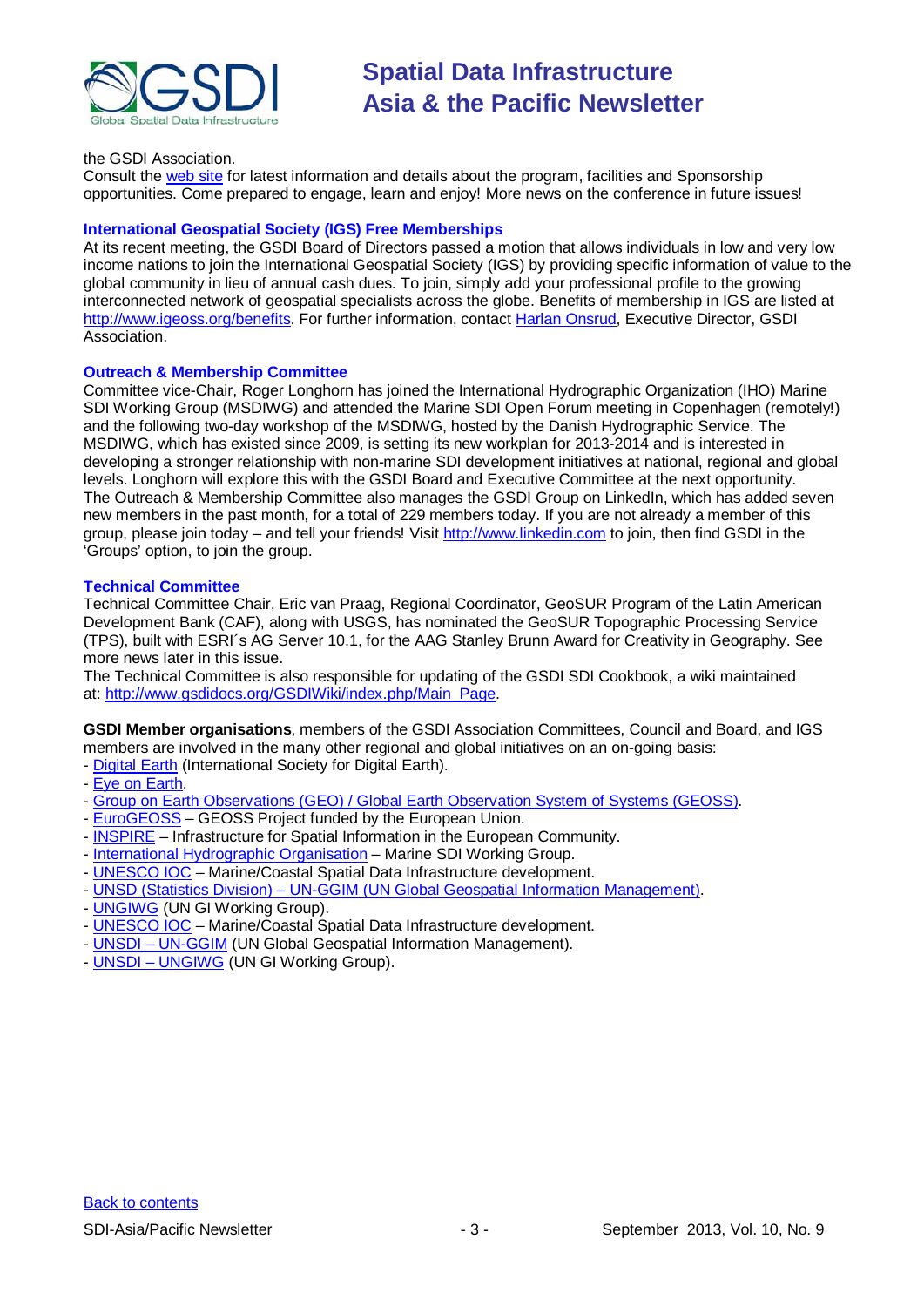

### **SDI News, Links, Papers, Presentations**

#### <span id="page-3-1"></span><span id="page-3-0"></span>[Back to contents](#page-0-0)

### **SDI Spotlight**

This month's "Spotlight" feature is from Serene Ho who completed her Bachelor of



Arts (Honours) at the University of Melbourne in 2002. Her honours thesis considered the politics of urban development and conservation on wetlands management in Singapore. More recently, she completed a Master of Geographic Information Technology (University of Melbourne) in 2010, where her research project examined the role of volunteered geographic information in helping to realise a spatially enabled society. Serene commenced her PhD at the CSDILA Centre in 2011.



**Towards a 3D Paradigm for Urban High-rise Development: Exploring the institutional barriers to 3D innovation in an Australian context**

Type '3D' into Google and you are likely to get just over 2.3 billion hits, with searches for the term sharply increasing from 2010, reflecting the mainstreaming of three-dimensional (3D) technologies that comes with maturing development. With such a movement, expectations of its use start to become more common amongst communities, as is the case in land and property management. An international groundswell of industry and government support is driving the use and application of 3D digital technologies to support development. Building Information Models (BIM), which are 3D digital virtual parametric models of buildings, are at the vanguard of the 3D (and implicitly digital) movement, but extends only to the physical aspects of development. Consequently, within the domain of land administration, research has emerged over the last decade to leverage emergent 3D technologies to support "the registration of the legal status in complex 3D situations" (FIG, 2012). Importantly, this wave of innovation is not only been technological, but necessarily encompasses changing attitudes and mindsets.

This research taps into these themes of social and cultural change, and considers and is positioned within the theoretical framework of institutional theory. Institutional theory, with its emphasis on shared systems of values, norms, rules, beliefs and assumptions, provides a framework for understanding how the cultural-cognitive, normative and regulative elements that provide meaning and stability within social systems can promote (conscious or unconscious) repetitive behaviour (Scott, 2001; 2008). Such behaviour becomes "locked in" and creates intrinsic cultural and cognitive obstacles to change – fundamentally the concept of path dependency. Institutional theory and path dependency have therefore been significant in helping to explain (adoption and resistance) issues in innovation. The relationship between innovation and institutions is essentially a tension arising from the interaction of two opposing social forces: stability (institutions) and change (innovations). Understanding the basis of this tension necessarily facilitates any push towards innovation.

In the context of introducing and adopting 3D technologies for facilitating land and property development and management processes, the scope of the issue is limited to the technical environment that facilitates information use and management. What are the challenges in using 2D plans for representing building and legal information in high-rise buildings? Why do we persist in using 2D plans? What are potential implications for using land and property information modelled in 3D?

Using a narrative-based approach, preliminary findings from an exploratory case study undertaken in the city of Melbourne in Australia reveal recurrent themes in cultural-cognitive, normative and regulative institutional elements across a cross-section of professionals in the land and property industry. These include:

- **cultural-cognitive themes:** logic of structuring information about different property types within the same building; challenges in applying the classical freehold model of tenure to communal living; the ability to 'see' a 2D plan in 3D;
- **normative themes:** shift towards apartment ownership; trend towards using multiple owners corporations to manage access and use; poor drafting in building subdivisions; perceived practical benefits of 2D plans for daily tasks;
- **regulatory themes:** legislation has not caught up with the increasing impact of architectural articulation on property rights; current subdivision process perceived to be functioning well for most buildings; etc.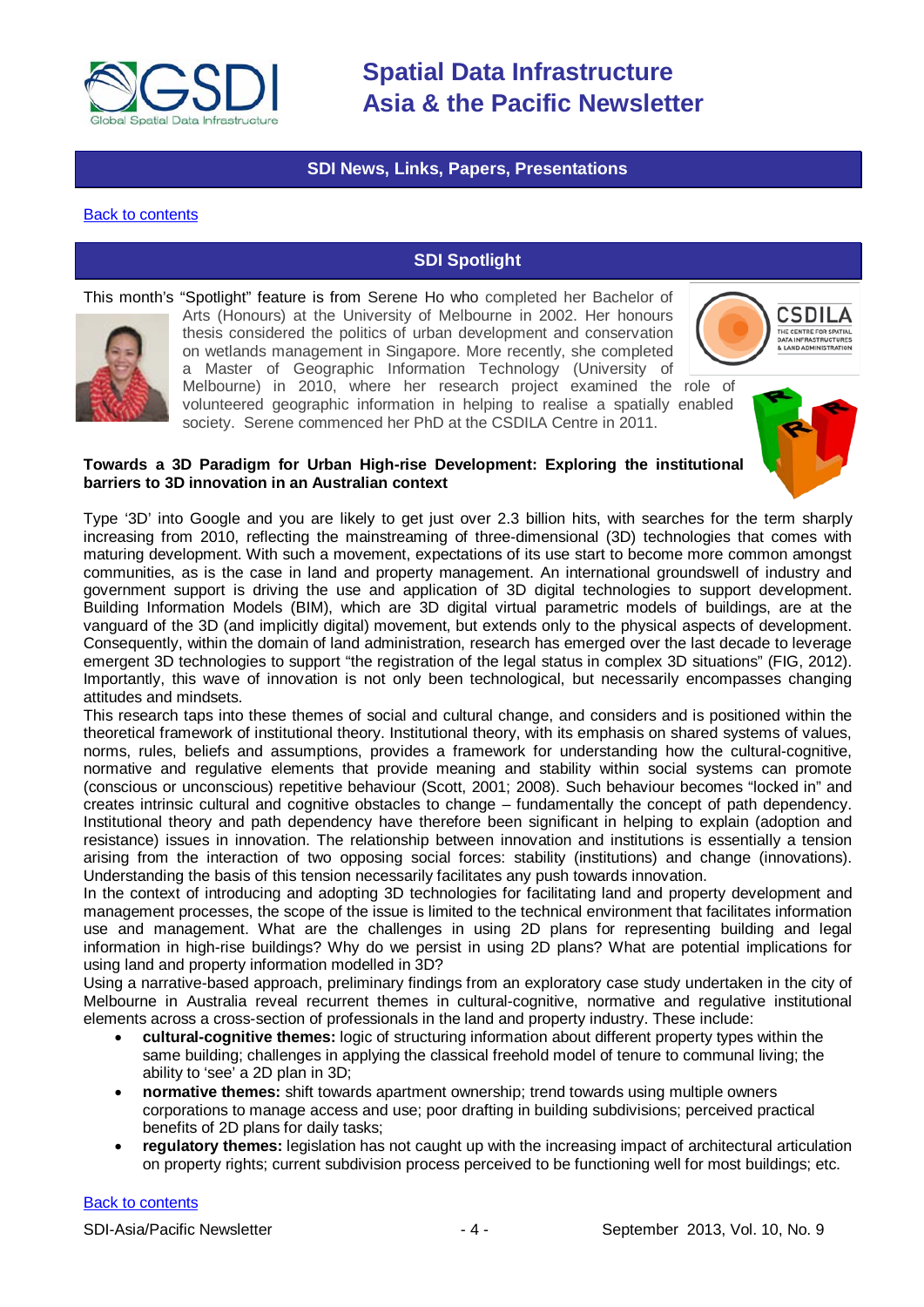

These themes will form the basis for a broader survey of the land and property development industry. Ultimately, the aim of the research is to develop an empirical understanding of the institutional influences and their mechanisms in the current land development process as a way of creating a change path towards the use of 3D digital building information technologies to facilitate productivity of the legal aspects of development in the context of urban high-rise buildings. This research is part of a broader Australian Research Council (ARC) funded industry linkage project, 'Land and Property Management in 3D'. The aim of the ARC project is to investigate the different aspects of using three-dimensional (3D) information and technologies to support an evolution in land and property management, recognising that a 3D-based paradigm in land and property information management is especially beneficial for managing knowledge about the urban built environment, characterised by its structural density and complexity.

The editors remind our subscribers and readers that we welcome contributions for the *Spotlight* feature.

#### <span id="page-4-0"></span>[Back to contents](#page-0-0)

### **GIS Tools, Software, Data**

#### **Australian private healthcare [group maps future health hotzones](http://www.geospatialworld.net/Paper/Case-Studies/ArticleView.aspx?aid=30627&utm_medium=email&utm_source=Act-On+Software&utm_content=email&utm_campaign=Asia%20Geospatial%20Digest%20-%20August%20%27013&utm_term=Australian%20private%20healthcare%20group%20ma)** -

*Cutting-edge mapping technology is underpinning a new generation of targeted health services in Geelong, a city south-west of Melbourne, helping Victoria's largest not-for-profit private healthcare provider plans its new \$447 million teaching hospital for that region.*

Using smart mapping technology to analyse research data would become essential for the Australian health industry, especially when driving new infrastructure development. It is certainly a growth area for the local health sector – where beyond identifying service gaps or growth opportunities, mapping technologies are increasingly used to explore the origins and causes of illness and diseases.

Mapping data gives healthcare professionals, policy makers and researchers a better understanding of the location-based elements of a disease – which may be used when deciding where to build future healthcare facilities or targeted education campaigns. The technology is a perfect fit for health awareness campaigns, because it can convey complex data typically stored in tables or databases in an incredibly engaging visual format that anyone can easily interpret.

Source: Geospatial World



#### **[Self-esteem grows with cartography](http://lifestyle.inquirer.net/121905/self-esteem-grows-with-cartography#ixzz2d0IktAif)**

"Putting the Philippines on the Map," an exhibit organized by the Philippine Map Collectors Society (Phimcos) to help promote a sense of national pride, is on view at the Mall of Asia main lobby until Sept. 1. With texts in Filipino and English, the exhibit hopes to make the appreciation and interpretation of maps accessible to a wide audience.

Maps help us find our place in the world. They do not only point out where we are and where we want to go but they also tell us who we are. Maps instruct us about our history and identity. They provide us with a memory and a

destiny. Maps give us a sense of self-esteem. Source: Philippines Inquirer

#### **[Mapping volunteers help save lives in Canberra](http://www.geospatialworld.net/News/View.aspx?id=27292_Article%20&utm_medium=email&utm_source=Act-On+Software&utm_content=email&utm_campaign=Asia%20Geospatial%20Digest%20-%20August%20%27013&utm_term=Mapping%20volunteers%20help%20save%20lives%20in%20Canberr)**

A 75-member Mapping and Planning Support (MAPS) group is helping emergency response in Australia by volunteering their time, specialised skills and mapping technology to provide emergency managers with the maps and geographic tools they need during national crises. MAPS was formed in 2005 to support response activities after prolonged fires hit the nation's capital in 2003. The members of the group have regular jobs, but when disaster strikes, the team makes itself available to assist various emergency service organisations across Australia. They have provided mapping support during some of Australia's most devastating events including both the 2009 Victorian Black Saturday bushfires and 2011 Queensland floods and cyclones. The group uses GIS technology to deliver critical disaster intelligence to fire fighters, police or other personnel on the ground and in the emergency control centres. They help in rapidly collecting, processing, and distributing vital maps of information to response teams and senior management making decisions in the field when they need it. These interactive maps contain layers of data such as flood-mapping, road closures etc. that can be switched on or off,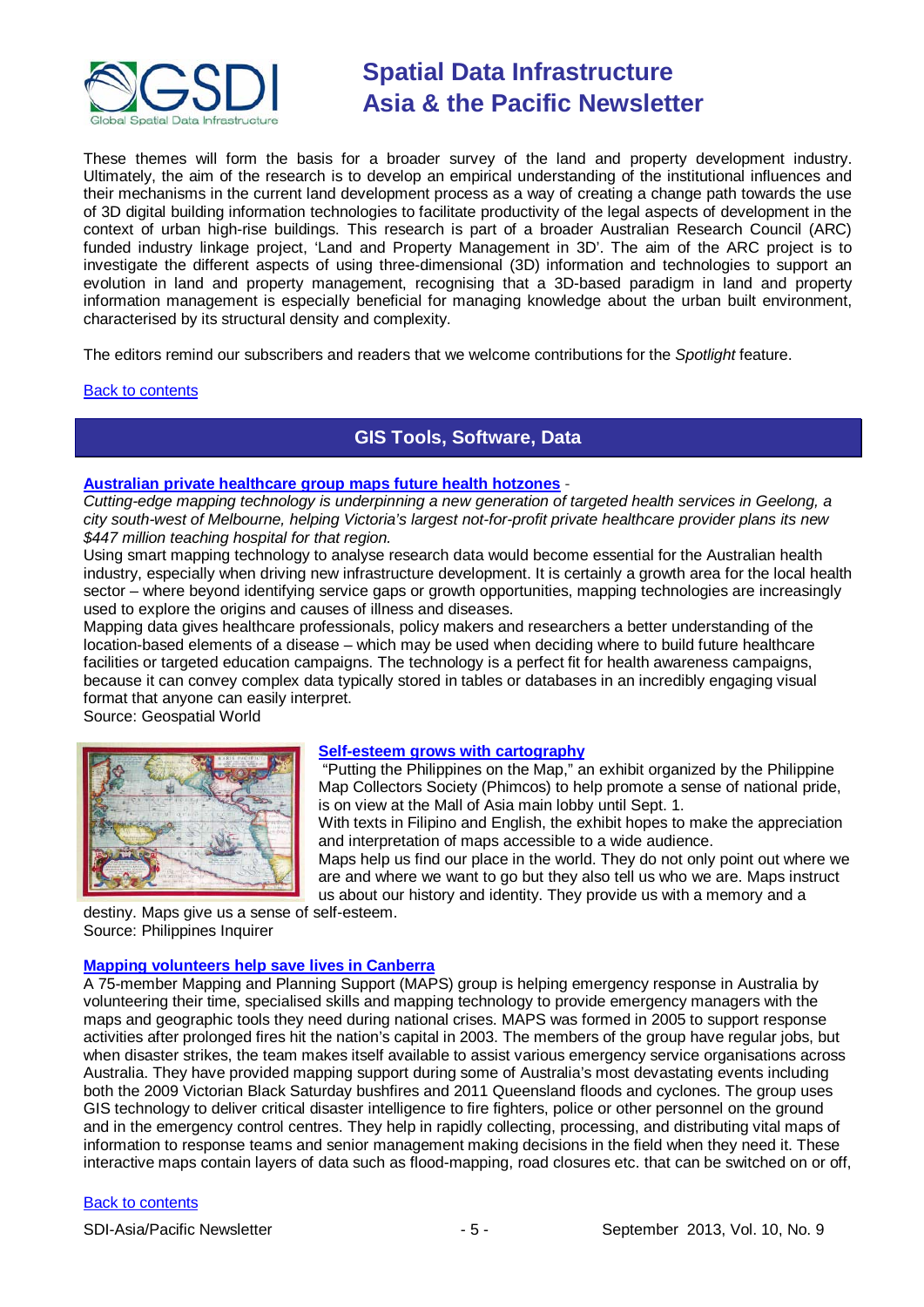

depending on the information required. Verified social media and crowd-sourced data are also integrated into the maps. Source: Geospatial World

#### **[Typhoon Utor: Hong Kong shows the way](http://www.geospatialworld.net/newsletter/aug2013_AG.htm)**

On August 12, a powerful typhoon, called Utor, battered the northern Philippines, leaving four casualties, and tens of thousands homeless. The typhoon moved across South China Sea and lashed Hong Kong on Wednesday. Hong Kong has over the years developed an effective warning system, and set up stringent building codes to protect the community. The implementation of various disaster prevention and mitigation measures has led to a steady decrease in the number of deaths/missing associated with tropical cyclones in the past 50 years. The Hong Kong Observatory, the government department responsible for forecasting weather and issuing warnings on weather-related hazards, has employed GIS in its Tropical Cyclone Track Information System. The system, accessible by the public on the department's Website, provides detailed information of the tropical cyclone, including latitude, longitude, classification and the maximum sustained wind near centre. Integrated with Google Maps and infra-red satellite images, the public can track the location of the cyclone as well as its moving direction and speed. Remote sensing and GIS applications have significantly improved early warning systems. In the Hong Kong case, although the typhoon brought the country to a standstill, no major casualties were reported (as of this writing). Such effective early warning system is exemplary, especially a lesson for other disaster-prone countries in the region. Source: Geospatial World

#### **[40 maps that explain the world](http://www.washingtonpost.com/blogs/worldviews/wp/2013/08/12/40-maps-that-explain-the-world/)**

Maps can be a remarkably powerful tool for understanding the world and how it works, but they show only what you ask them to. So when Max Fisher saw a post sweeping the Web titled "40 [maps](http://www.boredpanda.com/fun-maps-they-didnt-teach-you-in-school/) they didn't teach you in [school,](http://www.boredpanda.com/fun-maps-they-didnt-teach-you-in-school/)" one of which happens to be a WorldViews original, he thought he might be able to contribute his own collection. Some of these are pretty nerdy, but he thinks they're no less fascinating and easily understandable. Source: The Washington Post



#### **40 maps they didn't teach you in [school](http://www.boredpanda.com/fun-maps-they-didnt-teach-you-in-school/)** – AND – **[Maps they didn't teach you in school](http://www.boredpanda.com/maps-they-didnt-teach-you-in-school/)** Source: [Bored Panda blog](http://www.boredpanda.com/)

#### **[South Korea to Launch New Crime Map](http://www.globalpost.com/dispatch/news/yonhap-news-agency/130828/s-korea-launch-crime-map)**

South Korea plans to publish a "crime map" next year indicating areas with high crime rates in a bid to boost public safety, government officials said Wednesday.

The online map will identify regional blocks prone to four types of crimes -- sexual assault, school violence, domestic violence and food-related crimes -- based on a new database being established by the Ministry of Security and Public Administration, according to the officials.

Source: Global Post and [Asian Surveying and Mapping](http://www.asmmag.com/2012-12-30-14-17-42/headlines/5632-south-korea-to-launch-new-crime-map.html)

#### **[Australia-First Election Map Adds Voters to the Picture](http://www.asmmag.com/2012-12-30-14-17-42/corporate/5623-australia-first-election-map-adds-voters-to-the-picture.html)**

Voters will go to the upcoming election more informed than ever before thanks to an Australian-first interactive Election Map that features real-time coverage of Twitter trends and one-click access to in-depth electorate analysis.

Geographic Information System (GIS) technology experts Esri Australia, Seven News and Yahoo!7 have partnered to develop the cutting-edge 2013 Federal Election Map.

Underpinning the map is a comprehensive collection of critical information about every federal electorate in Australia, divided into five key topics that cover: employment and education; infrastructure; ancestry; financial positioning and electorate demographics.

Source: Asian Surveying & Mapping

#### **[Google Street View driver detained by Thai villagers on](http://www.theverge.com/2013/8/15/4624394/thai-villagers-interrogate-google-street-view-driver)  [suspicion of](http://www.theverge.com/2013/8/15/4624394/thai-villagers-interrogate-google-street-view-driver) spying**

Google's controversial Street View project has photographed millions of miles of roads and paths across the world, but that doesn't mean everyone has accepted the company's camera-equipped cars with open arms. A group of 20



SDI-Asia/Pacific Newsletter  $\sim$   $-6$  - September 2013, Vol. 10, No. 9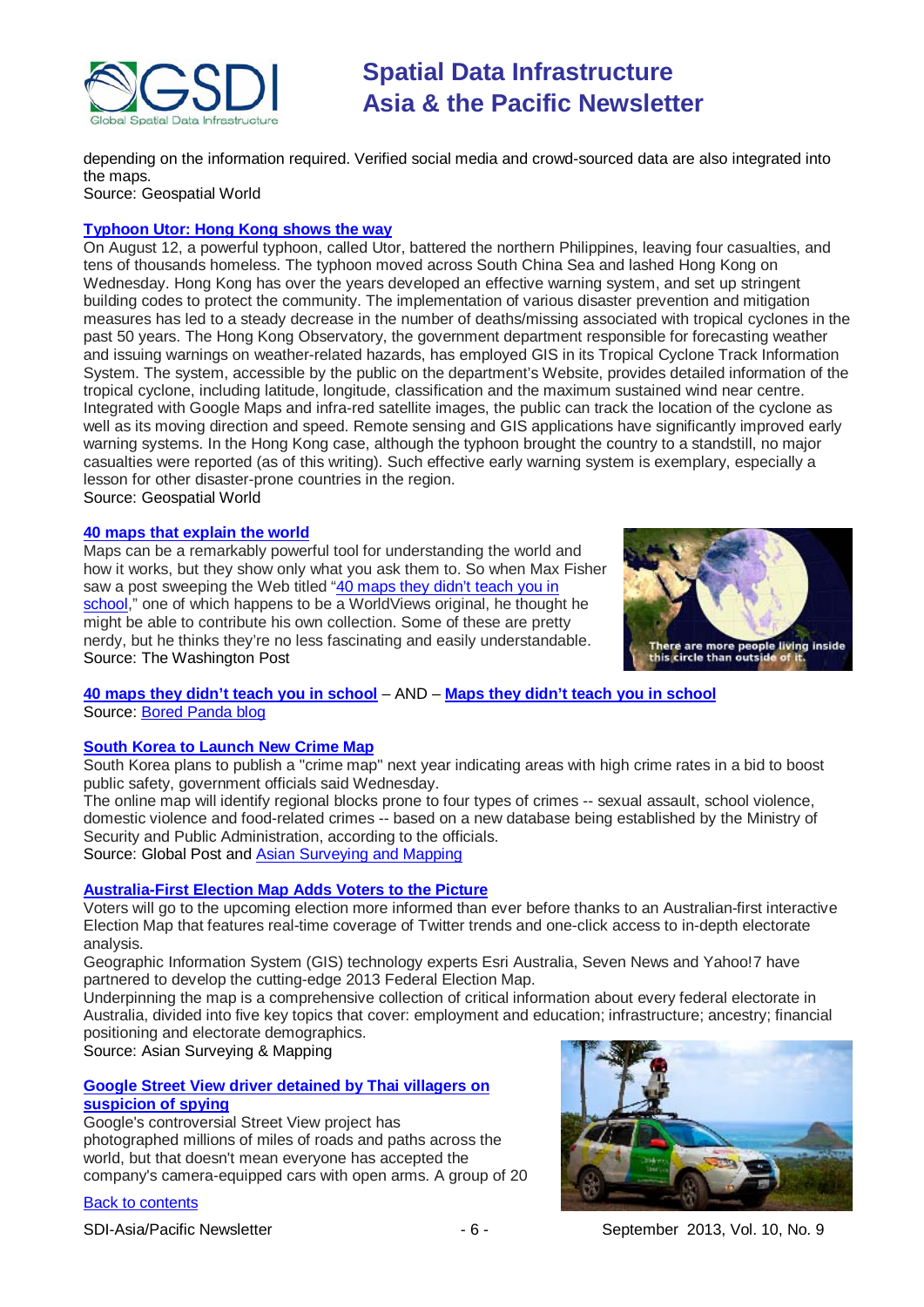

villagers from Sa-eab, in Northern Thailand, blocked one of the cars, interrogated the driver, and then demanded he swear on a statue of Buddha that he wasn't up to no good, according to the Associated Press. Why the hostile response? The villagers weren't opposed to Google's mission, but they were concerned that the driver may have been scouting for a planned dam project that locals have vehemently protested. Source: The Verge

#### **[Mapping indigenous language across Australia](http://www.australiangeographic.com.au/journal/mapping-aboriginal-language.htm?emv_mid=448074&emv_rid=892544325)**

**A MULTI-MILLION DOLLAR PROJECT** that spans 250 languages and took six years to finish, the **[Indigenous](http://www.abc.net.au/indigenous/map/) Language Map** is a crucial resource to help preserve Aboriginal culture.

The map displays some of the traditional languages once spoken by indigenous groups across Australia, and was created using data collected by the Australian Institute of Aboriginal and Torres Strait Islander Studies (AIATSIS). Dianne Hosking, who worked as a linguist at AIATSIS when the map was developed, says the resource is extremely significant. Source: Australian Geographic





#### **Lifting the lid on ancient maps**

A controversial map that casts doubt on when Europeans discovered Australia, a pocket globe housed in a sharkskin case and one of the first maps of the southern continent are just some of the rare historic maps going on display at Ozri.

This fascinating collection is part of an exclusive National Library of Australia (NLA) exhibit at Ozri, which will feature an array of unique and priceless maps never before displayed outside Europe.

Source: Esri Australia

#### **[India's open data portal launched with over 3600 datasets](http://www.futuregov.asia/articles/2013/aug/13/indias-open-data-portal-launched-3500-datasets/)**

Looking to promote transparent governance and innovation, India has officially inaugurate[d Data Portal India,](http://data.gov.in/) a portal for the public to access and use datasets and applications provided by ministries and departments of the Government of India.

The Portal functions as a single access point for open government datasets across the country. Currently, there are about 3500 datasets from 49 government departments available for the public to access and use. The datasets include agriculture, commerce and industry, defence, finance, health, information and broadcasting, energy, transport and water resources, among others.

#### <span id="page-6-0"></span>[Back to contents](#page-0-0)

### **News from abroad**

*"This section has been included to highlight some of the developments happening outside the region which demonstrate SDI in action.*

#### **[Visual Proof That Geographic Data Really Should Be Free](http://www.theatlanticcities.com/technology/2013/08/visual-proof-geographic-data-really-should-be-free/6529/)**

**IEN WERE**<br>IRIGENT BUILDINGS OF LOWER<br>MANHATTAN BUILT? 1960-1980

When the New York City government released a huge collection of geo-spatial data sets a few weeks ago, it really was Christmas in July -- at least for all those who love analyzing the city through data and maps.

In early July, we covered how the California Supreme Court of California finally ruled that GIS files are public data, siding with the Sierra Club -- who in 2007 tried to get land parcel information from Orange County, only to be hit back with an absurd

licensing fee request of \$375,000. Just a few weeks after, New York City government gave in to mounting pressure from New York's open data community, and opened up the PLUTO and MapPLUTO, data sets filled with tax lot information. Data sets on zoning and sidewalk cafes are now also available to the public.

Whereas you once had to pay \$1,500, now the entire package of data -- cleverly trademarked "BYTES of the [BIG APPLE"](http://www.nyc.gov/html/dcp/html/bytes/applbyte.shtml) by the city -- can be accessed for free.

Source: The Atlantic: Cities "Maps"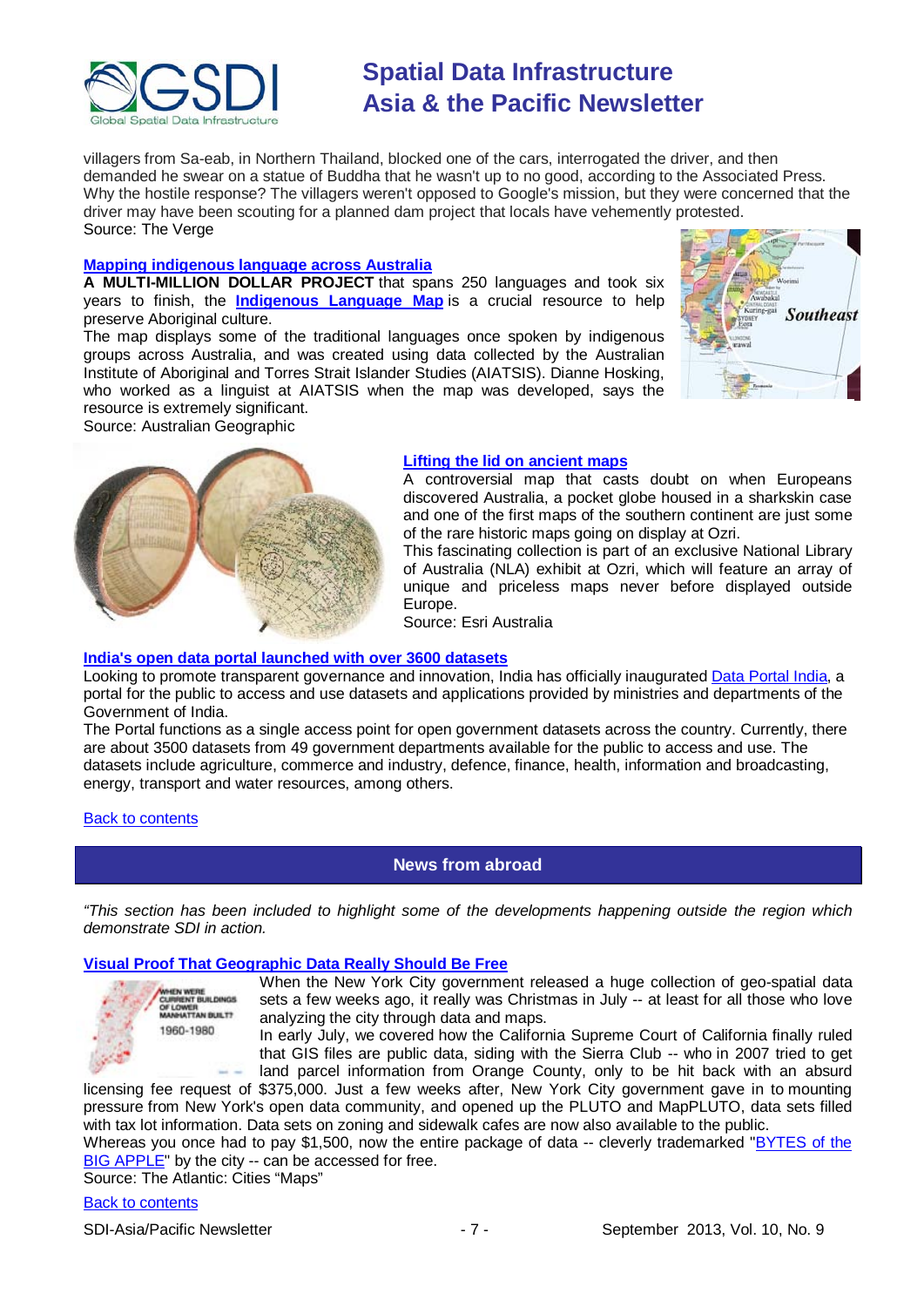

#### **[The Face Scan Arrive](http://www.nytimes.com/2013/08/30/opinion/the-face-scan-arrives.html)**

THE future of technological surveillance is fast approaching — and we are doing far too little to prepare ourselves. Last week, thanks in part to documents that I and the Electronic Privacy Information Center obtained under the Freedom of Information Act, the American public [learnedt](http://www.nytimes.com/2013/08/21/us/facial-scanning-is-making-gains-in-surveillance.html?pagewanted=all&_r=0)hat the [Department of Homeland Security](http://topics.nytimes.com/top/reference/timestopics/organizations/h/homeland_security_department/index.html?inline=nyt-org) is making considerable progress on a computerized tool called the Biometric Optical Surveillance System. The system, if completed, will use video cameras to scan people in public (or will be fed images of people from other sources) and then identify individuals by their faces, presumably by cross-referencing databases of driver's license photos, mug shots or other facial images cataloged by name.

While this sort of technology may have benefits for law enforcement (recall that the suspects in the Boston Marathon bombings were identified with help from camera footage), it also invites abuse. Imagine how easy it would be, in a society increasingly videotaped and monitored on closed-circuit television, for the authorities to identify antiwar protesters or Tea Party marchers and open dossiers on them, or for officials to track the public movements of ex-lovers or rivals. "Mission creep" often turns crime-fighting programs into instruments of abuse. At the moment, there is little to no regulation or legal oversight of technologies like the Biometric Optical Surveillance System. We need to implement safeguards to protect our civil liberties — in particular, our expectation of some degree of anonymity in public.



Source: New York Times

#### **[The true true size of Africa](http://www.economist.com/blogs/dailychart/2010/11/cartography)**

[In 2010] Kai Krause, a computer-graphics guru, caused a stir with a map entitled ["The True Size of Africa",](http://static02.mediaite.com/geekosystem/uploads/2010/10/true-size-of-africa.jpg) which showed the outlines of other countries crammed into the outline of the African continent. His aim was to make "a small contribution in the fight against rampant Immappancy"—in particular, the fact that most people do not realise how much the ubiquitous Mercator projection distorts the relative sizes of countries. Source: The Economist

#### **[NASA's Satellites Are Watching the Rim Fire Creep Into Yosemite](http://www.theatlanticcities.com/technology/2013/08/nasa-satellite-watches-rim-fire-creep-yosemite/6694/)**

Viewed from 512 miles above, California's rampaging Rim Fire looks kind of like a classy cigarette ad, with a glowing ember giving off light wisps of smoke. That's deceptive. The largely uncontrolled inferno is now

the seventh largest wildfire on record in the state, threatening thousands of buildings and burning brighter than the city lights of Reno. Source: The Atlantic "Cities": Maps



#### **[Why 3D Modeling Will Play a Huge Role in Tackling](http://www.theatlanticcities.com/technology/2013/01/why-3d-modeling-will-play-huge-role-tackling-rapid-urbanization/4439/)  [Rapid Urbanization](http://www.theatlanticcities.com/technology/2013/01/why-3d-modeling-will-play-huge-role-tackling-rapid-urbanization/4439/)**

One constantly evolving 3D model of a city, though, could knit all of this data into one tool, while enabling interactive simulations that would be readily understandable by engineers and the public alike. This video used the model of downtown Seattle, developed with software from Autodesk, to simulate the potential impacts of a massive earthquake on the Alaskan Way Viaduct during a time when the Washington Department of Transportation was planning to fortify it (the real damage kicks in at the 1:00 mark).

… That's obviously a powerful tool for presenting plans to the public (and for making the case for why the public needs to spend money fortifying viaducts). And it's a

vast departure from how most plans are today presented to approval boards and the public. Source: The Atlantic "Cities": Videos

#### **[Map shows pipeline incidents in the US from 1986 to 2013](http://blog.gisuser.com/2013/08/02/map-shows-pipeline-incidents-in-the-us-from-1986-to-2013/)**

A new time-lapse video from the Center for Biological Diversity brings frightening visualization to the 8,000 U.S. pipeline "incidents," i.e. spills and explosions, since 1986 that have brought death and destruction to the US.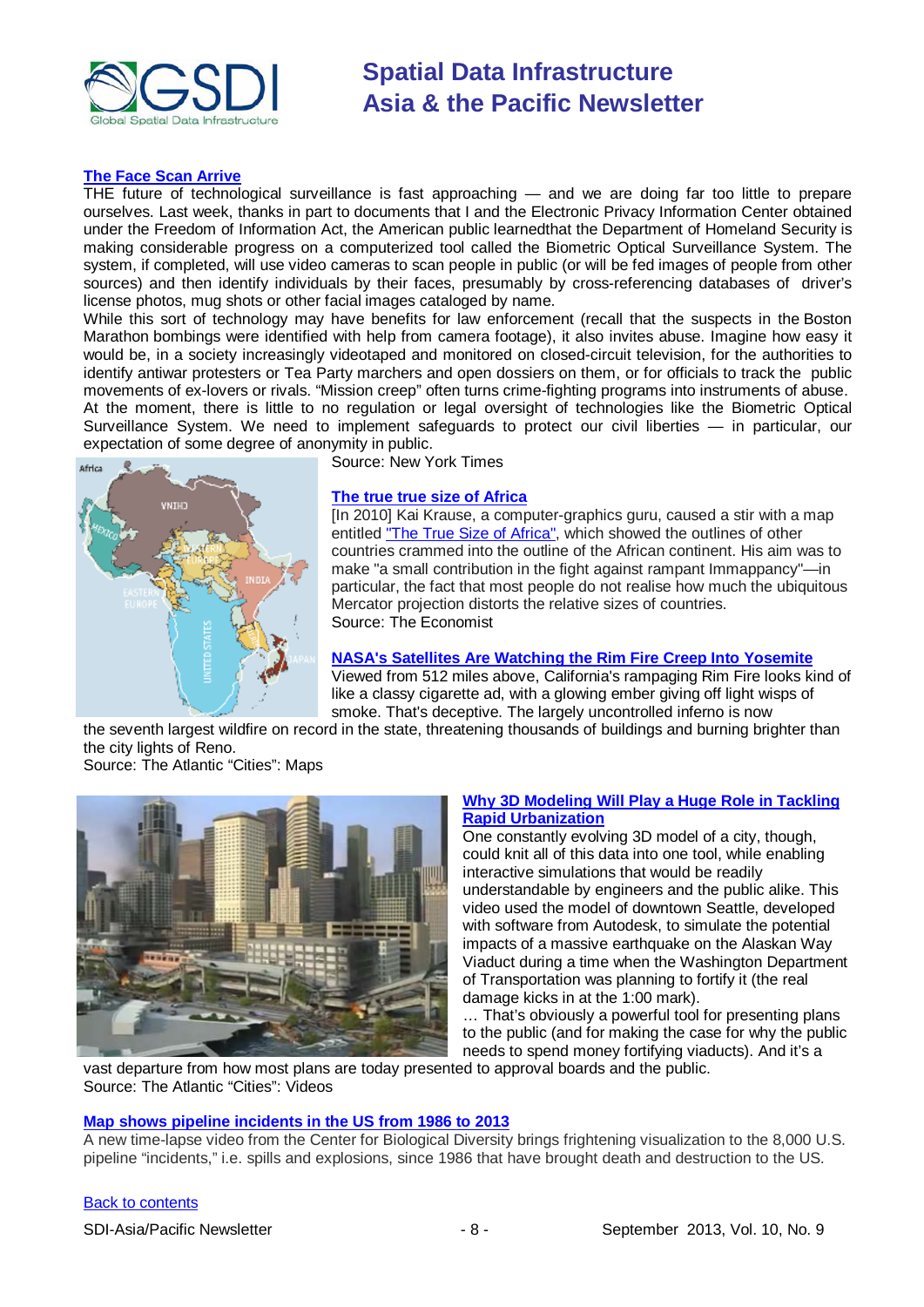

According to the data, since 1986 there have been nearly 8,000 incidents (nearly 300 per year on average), resulting in more than 500 deaths (red dots on the video), more than 2,300 injuries (yellow dots on the video), and nearly \$7 billion in damage. Since 1986 pipeline accidents have spilled an average of 76,000 barrels per year or more than 3 million gallons. This is equivalent to 200 barrels every day. Source: AnyGeo blog

#### **[Chicago Real Time Bike Accident Map Identifies Hot Spots](http://blog.gisuser.com/2013/08/02/chicago-real-time-bike-accident-map-identifies-hot-spots/)**

An interesting effort in Chicago by a law firm who have made available a pretty sweet map that enables cyclists to report accidents in order to define hot spots within the city. This interactive map will allow users to report, not only bicycle accidents and doorings , but close calls or near misses as well, all in real time. Additionally, by reporting the type of collision, weather, lighting and surface conditions during the accident or close-to accident, we will be able to have more data about bicycle accidents, when they occur, where they occur, and how to prevent them.

Source: AnyGeo blog

#### <span id="page-8-0"></span>[Back to contents](#page-0-0)

#### **Articles**

#### Australia: **[National positioning infrastructure, where are we now?](http://ignss.org/LinkClick.aspx?fileticket=FL2DqeKC9PI%3D&tabid=129&mid=524)**

Presented at: International Global Navigation Satellite Systems Society (IGNSS) Symposium 2013, Outrigger Gold Coast, Australia, 16-18 July, 2013

**Abstract:** Spatial organisations within Australia have been leading the push to develop a National Positioning Infrastructure (NPI) that will deliver uniform access to reliable and accurate Position, Navigation and Timing (PNT) information. The NPI will be based on the acquisition, processing and distribution of Global Navigation Satellite System (GNSS) data through Continuously Operating Reference Station (CORS) infrastructure. CORS networks are currently deployed and operated independently on an ad-hoc basis by governments and industry across Australia. Australia's spatial community has identified and responded to the need for more efficient and cost-effective management of PNT infrastructure by defining agreed principles and strategies for a NPI. Collectively, the Spatial Information Council's (ANZLIC's) NPI Policy, the Australian Spatial Consortium's (ASC's) Strategic Plan for GNSS, and the NPI Infrastructure Plan prepared by Geoscience Australia identify objectives and priority actions aimed at limiting infrastructure duplication and over-investment; implementing data and service standards; improving quality control measures; extending user access; providing redundancy through non-GNSS technology; and designing a NPI that supports the diverse PNT needs of all industry sectors. This paper provides a summary of past and present work towards establishing a NPI and identifies future challenges for communicating and realising its benefits. PNT initiatives that aim to improve user access and service performance both domestically and internationally are identified to justify why a NPI will ensure Australia remains competitive in a multi-GNSS future.

**Key words:** National Positioning Infrastructure (NPI); Global Navigation Satellite System (GNSS); Continuously Operating Reference Station (CORS); Position, Navigation and Timing (PNT); Service Level Management (SLM).

#### **[The top ten civilian uses of drones that don't impinge privacy?](http://www.asmmag.com/2012-12-30-14-40-18/feature/5593-what-are-the-top-ten-civilian-uses-of-drones-that-don-t-impinge-privacy.html)**

Given the growing interest, and the ability for these tools to address new areas of application, it's fitting to survey the top markets, the advantage, and the sensors that provide new insight in a wide area of application. **Agriculture** - The Association of Unmanned Vehicle Systems International (AUVSI) reports that the agricultural use of drones could comprise 80% of the market. The reasons include the need to closely monitor crops to improve management and yield, the need to do this more regularly and cheaply, and the environment of private land with little threat to others. Near-infrared sensors can be tuned to detect crop health, letting farmers react and improve conditions locally with inputs of fertilizer or insecticide.

**Mines** - Mining companies are already deploying drones worldwide with great efficiency and safety gains to accurately measure site conditions, inspect pit walls, calculate quantities, and measure and map in 3D. Photogrammetric techniques are used for 3D modeling to date, however more precise laser LiDAR sensors for UAV platforms will be developed in time.

**Construction Sites** - The monitoring from above of construction project sites provides a new input during all phases of a project lifecycle. Aerial photography is done now for only the largest projects, however the input would be used more widely and more frequently if more readily accessible. The ability to quickly model from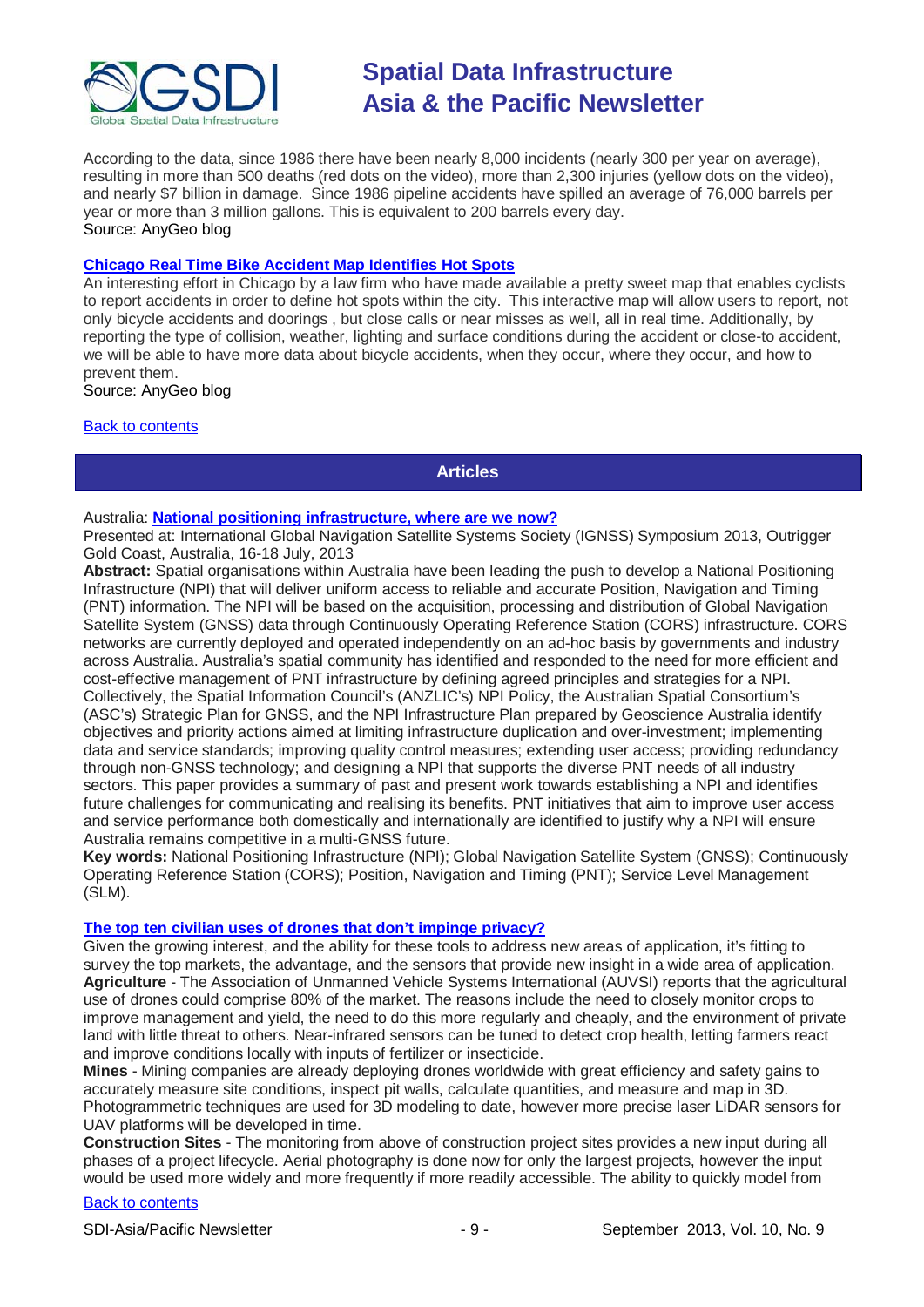

above in 3D with increasing precision will provide a check on projects with as-builts compared to plans, as well as the better coordination of materials on the job site.

**Infrastructure Inspection** - From pipelines to powerlines, to towers, to processing plants, the inspection of complex infrastructure will benefit from regular aerial monitoring. The ability to sense in three dimensions, take thermal readings, and to detect metal strain will greatly improve infrastructure inspection. Small and unmanned platforms that can hover and get close and surround infrastructure, such as a bridge or plant, will provide a new level of detail to improve performance.

**Wildlife Research** - Drones are being used internationally to monitor and track wildlife, providing new insight into animal behavior, as well as protection from poachers. With the ability to operate at night, and with thermal camera sensors, drones provide unprecedented protection.

**Prospecting** - Mineral and oil and gas exploration is a natural fit for drones, with field prospectors extending their toolset with aerial sensors to confirm and expand their insight. Magnetometers on aerial platforms can be used to detect ferrous metals and gravitational fields, with less of a disturbance due to their size.

**Storm Tracking/Forecasting** - Sending drones into hurricanes and tornadoes provides new insight into their behavior and trajectory. Unmanned systems are the best approach to these dangerous situations, and with specialized sensors to detail weather parameters, new insight becomes possible.

**Emergency Response** - After a natural or manmade disaster, a drone provides a quick means to gather information, navigate debris with a portable and useful technology that doesn't drown out cries for help, and that can be deployed by teams that are working a specific area.

**Environmental Monitoring** - Drones fill a gap between manned aerial inspections and traditional fieldwork, monitoring hard to reach areas, or taking reading in contaminated areas where human health would be at risk. The ability to quickly deploy and capture an area of interest in concert with in-situ measurements, provides an advantage to contamination and reclamation work. Near-infrared sensors provide details of plant health to determine environmental health. The site-specific insight will greatly improve habitat restoration, environmental assessments, monitoring, and remediation.

**Search and Rescue** - With thermal sensors, drones can quickly discover the location of lost persons, and are particularly useful at night or in challenging terrain. The search and rescue mission is a battle against time, particularly in harsh conditions, and drones become a powerful tool because of the ease of deployment. Drones provide a paradigm shift for remote sensing, given their portability, low cost of operation, ease of use, and the automation of the analysis. It's just a matter of time before regulations are lifted, and they are widely used. There are legislative efforts that could dramatically impact their utility, but with a focus on best-use, and with tailored sensor and platforms for these applications, their benefit will be broadly felt without repercussion to privacy.

Source: Asian Surveying & Mapping



#### **[The Rise of the DIY Drones](http://www.asmmag.com/2012-12-30-14-40-18/feature/5560-the-rise-of-the-diy-drone.html)**

There is a growing community of amateur Umanned Aerial Vehicle (UAV) developers and builders that are using open source hardware and software to capture aerial imagery. The primary website for this emerging marketplace is DIY Drones, a site owned by former Wired Magazine editor Chris Anderson, who also runs a drone company called 3D Robotics. Source: Asian Surveying & Mapping

#### **[The use of GIS to forecast tourism demand](http://mycoordinates.org/the-use-of-gis-to-forecast-tourism-demand/)** by Dr Adnan AL-Jaber

Most applied methods to determine the tourism demand depend on the availability of demographic data, social and economic characteristics of tourists, tourism customs, the quality of tourist activities and facilities, and other foundations such as the capacity of the tourist destination, and its accessibility. So, a tourism site must be designed in accordance with the standards and regulations of great importance in the protection of environment resources, and to develop appropriate plans to meet the expected demand for tourism. The urban planning optimal tourism sites take into account the number of tourists forecast, whenever available accurate data on flow of tourists in the area, which makes tourism development more accurate and logical Because such information can often be unavailable or inadequate to forecast tourist numbers; due to lack of monitoring mechanisms set up, tourists and limitations add to the cost and effort and duration (Ghoneim, 2003). Define and analyze trade areas help forecast tourism flows.

The study goals to achieve the following:

1. Develop an approach for forecasting tourism demand by GIS.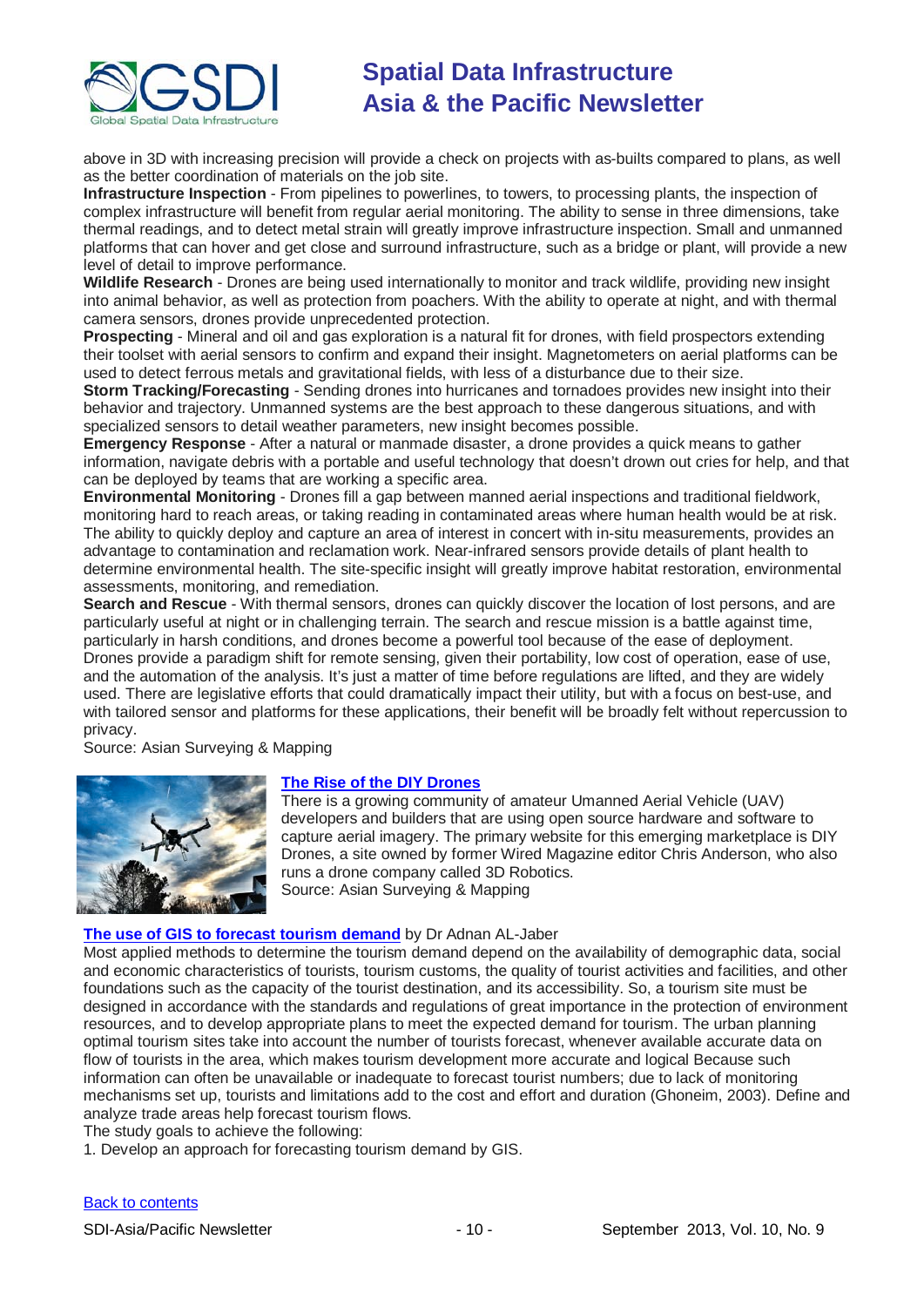

2. Identify the different factors and variables that play an important role of spatial interaction related to tourism demand.

3. Design the necessary database for the model using GIS for a site with real data (Al-Uqair).

4. Implement the automated model, checking its validation, and discussing the possibility of generations.

5. Determine the geographic distribution pattern of the model output and discussing it in the light of the pros and cons of the automated application of the model.

Source: Co-ordinates magazine

#### <span id="page-10-0"></span>[Back to contents](#page-0-0)

### **Books and Journals (including Videos and Web publications)**

#### **Recent Theses from CSDILA**

Nilofer Christensen *Land [Administration for Macroeconomic Management](http://www.csdila.unimelb.edu.au/publication/theses/Nilofer_Christensen_PhD_Thesis.pdf)*

Land markets contribute significantly to economic growth. Land administration provides the infrastructure for secure land market transactions. Government macroeconomic policies work to manage the economy as a whole. As new land markets develop, there is an increasing need for better, more reliable information for improved economic management of land and its resources.

The focus of land administration research has largely been on creating tenure information and registration for the security of land rights. Creating data products has also seen significant motivation. However, not much attention has been given to the potential of this authoritative land information to be used for other economic activities, and the user needs from this perspective. This is of growing concern as new land markets in resources like carbon and water emerge.

The growing international focus on sustainable development, natural systems and "green" economies has shown the utility of biomimicry. Biomimicry, a principle of natural capitalism, uses nature as a model, to study and design real-world systems that emulate the efficiency, sustainability and diversity of processes in nature. The ethos provides an innovative approach for studying land administration systems as information ecologies, and an opportunity for land administration to better service macroeconomic management. This research initiates with a review of current literature within the disciples of land administration, macroeconomics, sustainable development and the impact of natural capitalism. Following this, a conceptual model that links the above disciplines is presented. The model proposes a land market information flow lifecycle as the ideal situation for achieving synthesis between land administration information and macroeconomic management, and forms the hypothesis of this research. A robust research design and methodology to test the hypothesis is developed and justified. This involves qualitative case studies of statebased real property, carbon and water markets in three Australian states: Victoria, New South Wales and Western Australia. The case studies help to evaluate the current situation and identify areas of the model that are currently not functional. The results also work to test the validity of the model and judge whether this representation of an ideal outcome is realistic or needs to be altered. A refined land market information flow lifecycle, with 31 principles to achieve a functional link between land administration and macroeconomic management, is triangulated from the results.

The refined model is tested for its operation by showing its implementation on the case study states. The implementation shows the importance of each stage of the lifecycle. Achieving all recommended principles can establish synthesis between land administration information and macroeconomic policy making. However one dysfunctional stage can undermine the operation of the entire lifecycle. Additionally, a demonstrator 3D Property Market Tool is presented to show how spatial intelligence can be added to fiscal and monetary policy decisions. Such decision-aiding applications are possible if authoritative market information derived from a dynamic land market information flow lifecycle is achieved.

The final chapter of this thesis summaries the research and major contributions of this work. The land market information flow lifecycle establishes an operational link between government land administration and macroeconomic policy agencies. It is the first of its kind to link the disciplines of land administration and macroeconomic management though information supply and demand; based on the principles of natural capitalism and the need for sustainable development of land and resource markets. However, this thesis does not claim to fully solve the problem of holistic land information infrastructures. Suggested further research areas are presented to help build on this work. These include investigations into other drivers for authoritative land information and a dissemination framework to help make the land market information flow lifecycle a reality. Research into incorporating informal land rights and rights in other complex commodities into a holistic land information infrastructure are also suggested to follow from this work.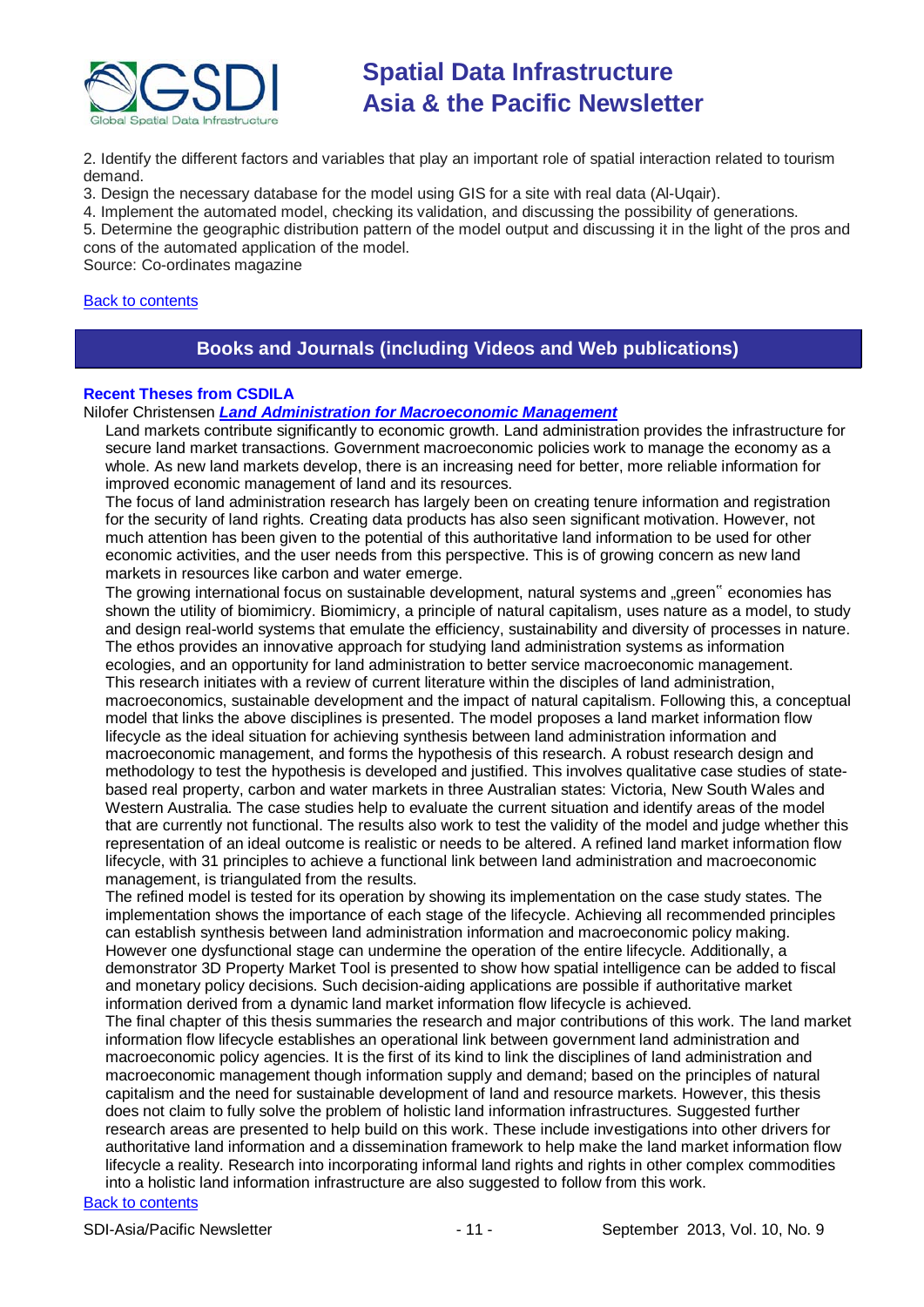

#### Hamed Olfat *[Automatic Spatial Metadata Updating and Enrichment](http://www.csdila.unimelb.edu.au/publication/theses/Hamed%20Olfat_PhD_Thesis.pdf)*

Spatial information is necessary to make sound decisions at the local, regional and global levels. As a result, the amount of spatial datasets being created and exchanged between organisations or people over the networked environment is dramatically increasing. As more data and information is produced, it becomes more vital to manage and locate such resources. The role in which spatial metadata, as a summary document providing content, quality, type, creation, distribution and spatial information about a dataset, plays in the management and location of these resources has been widely acknowledged. However, the current approaches cannot effectively manage metadata creation, updating, and improvement for an ever-growing amount of data created and shared in the Spatial Data Infrastructures (SDIs) and data sharing platforms. Among the available approaches, the manual approach has been considered monotonous, time-consuming, and a labour-intensive task by organisations. Also, the existing semi-automatic metadata approaches mainly focus on specific dataset formats to extract a limited number of metadata values (e.g. bounding box). Moreover, metadata is commonly collected and created in a separate process from the spatial data lifecycle, which requires the metadata author or responsible party to put extra effort into gathering necessary data for metadata creation and updating. In addition, dataset creation and editing are detached from metadata creation and editing procedures, necessitating diligent updating practices involving at a minimum, two separate applications. Metadata and related spatial data are often stored and maintained separately using a detached data model that results in avoiding automatic and simultaneous metadata updating when a dataset is modified. The spatial data end users are also disconnected from the metadata creation and improvement process. Accordingly, this research investigated a framework and associated approaches and tools to facilitate and automate the spatial metadata creation, updating and enrichment processes. This framework consists of three complementary approaches namely 'lifecycle-centric spatial metadata creation', 'automatic spatial metadata updating (synchronisation)', and 'automatic spatial metadata enrichment' and a newly integrated data model for storing and exchanging spatial dataset and metadata jointly.

The lifecycle-centric spatial metadata creation approach aimed to create metadata in conjunction with the spatial data lifecycle steps. The automatic spatial metadata updating (synchronisation) approach was founded on a GML-based integrated data model to update metadata affected by the dataset modification concurrent with any change to the dataset, regardless of dataset format. The automatic spatial metadata enrichment approach was also design-rooted in Web 2.0 features IV

(tagging and folksonomy) to improve the content of spatial metadata keyword element through monitoring the end users' interaction with the data discovery and retrieval process. The proposed integrated data model and automatic spatial metadata updating and enrichment approaches were successfully implemented and tested via prototype systems. The prototype systems then were assessed against a number of requirements identified for the spatial metadata management and automation and effectively responded to those requirements.

#### Heri Sutanta *[Spatial Planning Support System for an Integrated Approach to Disaster Risk Reduction](http://www.csdila.unimelb.edu.au/publication/theses/Heri_Sutanta_PhD_Thesis.pdf)*

Natural disasters are increasingly threatening human lives, infrastructure, and economic and social activities. Although most of the losses and casualties result from rapid onset disasters, the effects of slow onset disasters cannot be neglected. Little attention is paid to slow onset disasters, as their effects are not immediately evident. Nonetheless, their economic impacts are high and might hinder development and sustainability in many highly developed and densely populated cities. With the global climate change, particular attention should be paid to coastal cities. Global sea level rise, combined with locally borne hazards, have threatened many lowland areas in coastal cities.

Coastal cities are economically and socio-politically important, with more than half of the worlds' largest cities located in the area. Environmentally, the areas are sensitive to sea- and land-based activities, and are vulnerable to many types of natural, human-made and human-enhanced hazards. In light of this situation, protecting coastal cities from current and future natural hazards is an urgent matter. Specifically, it is important and less expensive to reduce the potential risks of disasters before they materialise. Disaster risk reduction is an activity that involves multiple disciplines, perspectives and actors. Therefore, it requires an integrated approach that brings together all elements. It also requires cooperation between

government agencies at different levels of hierarchy and jurisdiction.

Time is an important element in natural disaster risk reduction, where there are short- and long-term activities. Without discounting the benefits of short-term activities, long-term benefits will be higher, although not immediately evident. Long-term efforts rely on the reduction of exposure of elements at risk to multiple types of hazards, as well as measures to increase the coping capacity of the community and government to withstand disaster impacts. Long-term efforts should be served well by managing long-term relationships between people and infrastructure on one side, and natural hazards on the other. Spatial planning, with its function to regulate the long-term utilisation of land, is potentially very useful in minimising the exposure of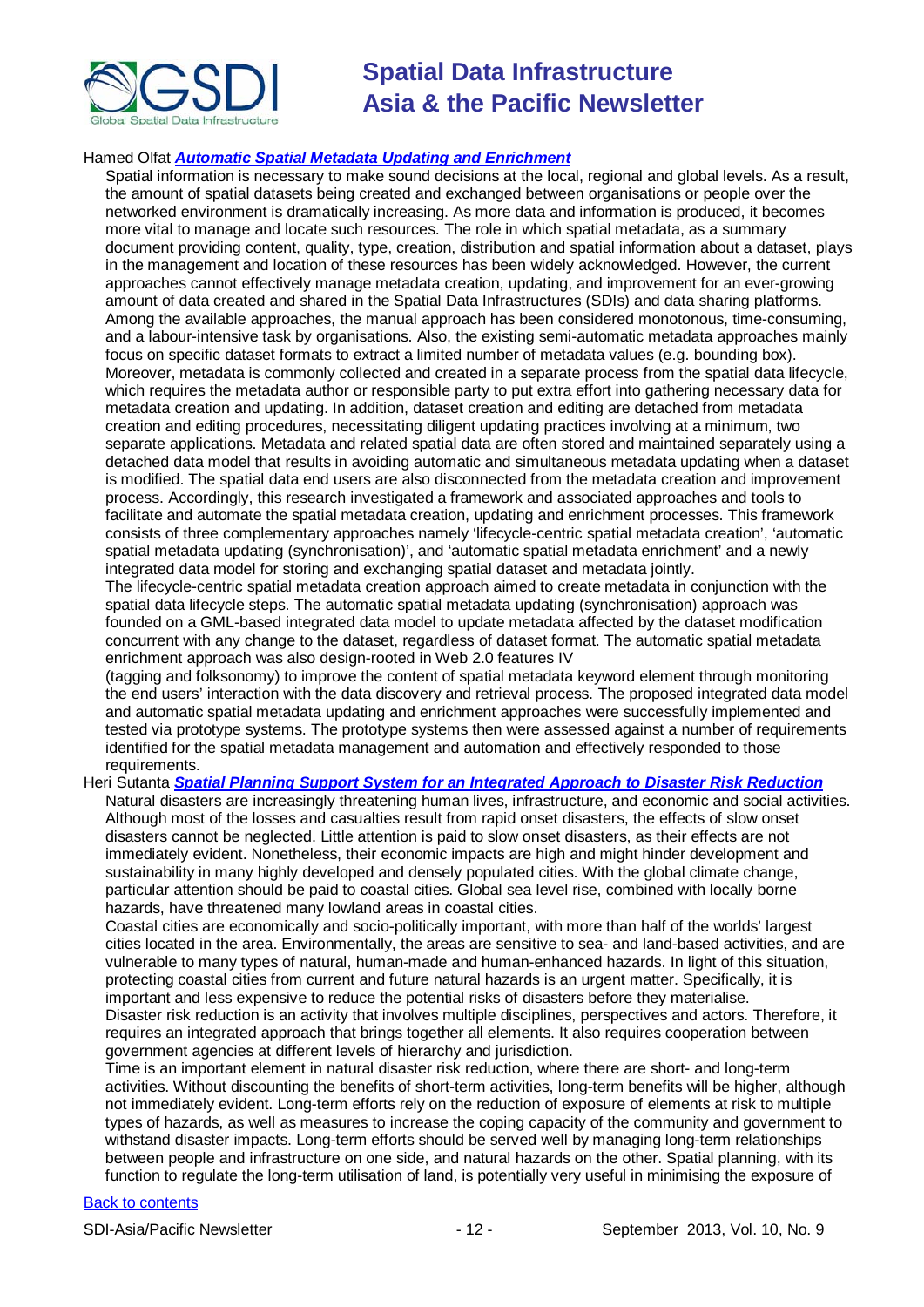

people, socio-economic activities and infrastructures to natural hazards. It is important to both rapid and slow onset disasters, but is particularly relevant for slow occurrence natural hazards or predictable hazards such as sea level rise and land subsidence.

This thesis asserts that the development of spatial planning would be better if facilitated by a planning support system (PSS), which functions to help planners and decision makers envision the future by simulating the developmental likelihood using a set of parameters and scenarios. The process will result in a prediction of where and when a particular development will occur. At the same time, the potential progression of natural hazards is also modelled. This information is essential for evaluating whether the initial spatial plan has met disaster-resiliency measures. Any possible collisions between the predicted progression of natural hazards and planned development would be avoided in advance.

The model has been developed based on the acceptable risk concept. All land use designations have different levels of risk, vulnerability and coping capacities, which should be taken into account when developing a spatial plan. Determining the acceptable risk level should be a result of public consultation; however, the government, which has better knowledge and resources, should lead the process. Considering the physical and psychological distance between people and the government, the process is best conducted at the local level. Local governments need guidance and directives from the relevant central government agencies, as they have limited resources, funding and capacity.

This study presents the methods and requirements to predict the potential effects of future natural disasters. The research differentiates between slow and rapid onset disasters, and focuses on slow onset disasters. The findings revealed that neglecting the possibility of disaster progression would result in a high economic cost in the future. The economic cost will likely be unaffordable for less affluent people, who are forced to live in marginal lands that are highly vulnerable to a number of disasters. To overcome limitations in the available space, cooperation with neighbouring jurisdictions is required to transfer activities from disasterprone to disaster-free areas.

A PSS is essential for delivering the method, and particularly for obtaining the information on where and when the projected development will be realised. Spatial data infrastructure (SDI) is required to facilitate data discovery and exchange among local and national government agencies working on the topic. However, the use of a PSS has been limited in local government agencies. In the event that a PSS is to be introduced, it needs to be low cost, have high compatibility with existing GIS software and have a shallow learning curve. Many recent statistics from national and international agencies reveal an increasing number of natural disasters, along with greater numbers of people affected and higher economic losses. Advanced preparations will benefit both the government and the people, leading to sustainable development. This research fills the gap in linking risk mapping and disaster risk reduction.

Muyiwa Agunbiade *[Land Administration for Housing Production](http://www.csdila.unimelb.edu.au/publication/theses/Muyiwa_LandAdministrationforhousingproduction.pdf)*

#### Brian Marwick *[A Collaborative Framework to Support a National Land Information Infrastructure in](http://dtl.unimelb.edu.au/R/FA9LBDF5QCGVKJ1DH93NR5CX2GIA6HXYYL4638QXJ4AC2IQN16-00374)  [Australia](http://dtl.unimelb.edu.au/R/FA9LBDF5QCGVKJ1DH93NR5CX2GIA6HXYYL4638QXJ4AC2IQN16-00374)*

As a federated country, Australia's land administration systems are state and territory based. These systems record information pertaining to land ownership, land tenure, land use and land valuation and have supported, and continue to support, the requirements of the respective states and territories. Australia's federated system of government however has evolved since federation in 1901. Many responsibilities that were previously the sole responsibility of the state and territory governments are now shared with the Australian Government. To support policy development and operational requirements for issues such as climate change, water management, fiscal and monetary policy, the Australian Government now needs access to this jurisdictional based land information. An increasing number of businesses operating nationally also often require access to this key land information.

This has created a situation where considerable duplication of effort is occurring as a result of many Australian Government departments and agencies individually acquiring land information from the respective jurisdictions to meet their particular requirements. Given the effort to conflate the information, issues relating to data currency, quality and consistency become apparent. A national approach to service the requirements of national users of land information such as the Australian Government is required.

The jurisdictional based land administration systems however potentially provide a sound basis on which to build a national land information infrastructure. All have taken advantage of the available technologies over the past decade to move to on line service delivery and are delivering effective services within their respective jurisdictions. What is now needed is a collaborative national framework that can build on the jurisdictional achievements to deliver a national approach to land administration information and services. This thesis considers the drivers for a national land information infrastructure within the context of Australia as a federated country and the main elements of the collaborative framework necessary to deliver this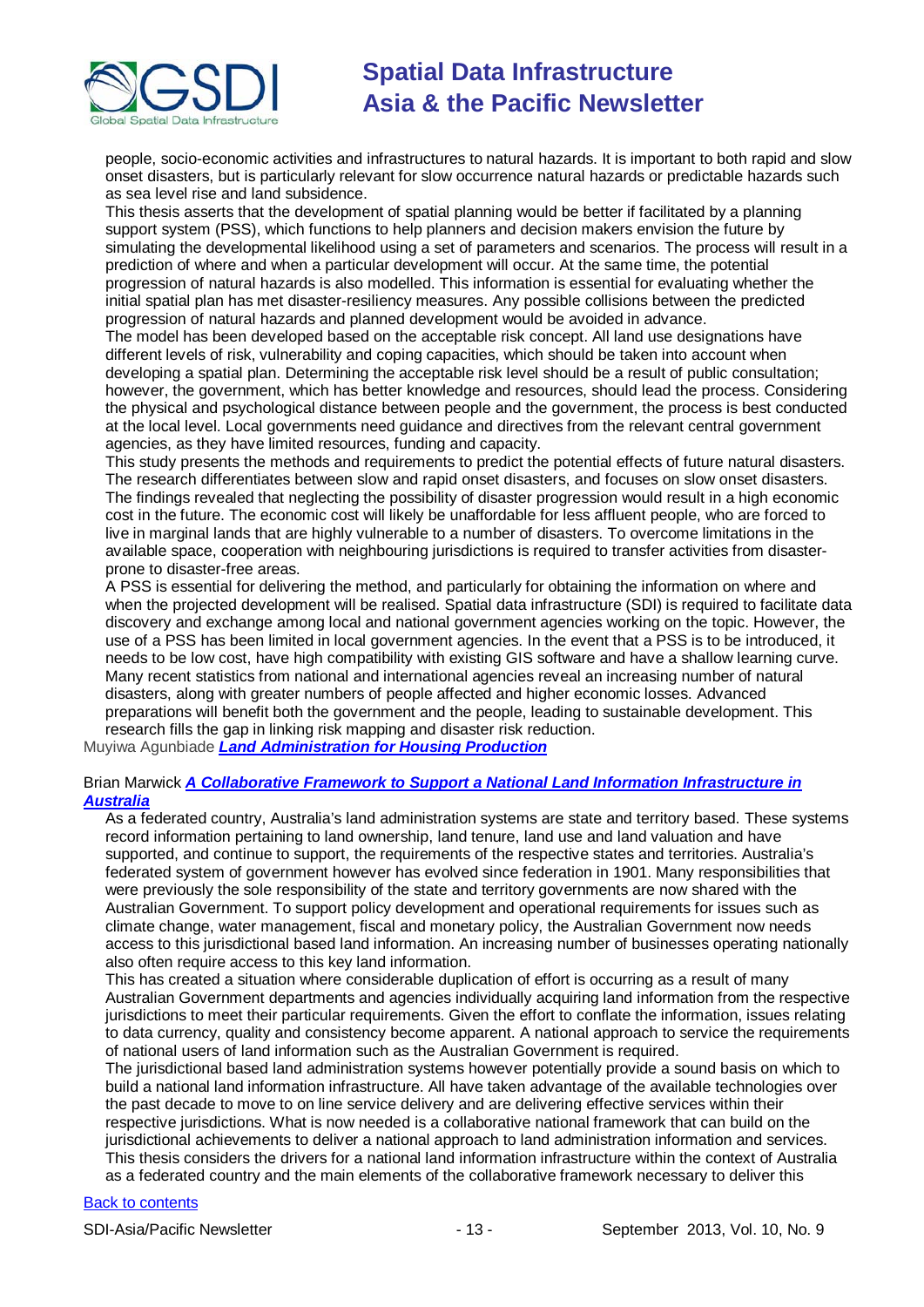

national view of land information. The key success factors necessary to implement and sustain this framework are identified through a number of case studies involving collaborative ventures both in Australia and overseas.

The key success factors identified through the research are:

- The existence of a major client / investor
- Active jurisdictional support
- A shared understanding of the problem and the desired outcome
- An extensive monitoring and review process
- A commitment to standards

Using these key success factors as a guide, a framework for a collaborative national land information infrastructure for Australia is proposed.

#### **[Future trends in geospatial information management: the five to ten year vision](http://ggim.un.org/docs/meetings/3rd%20UNCE/UN-GGIM-Future-trends.pdf)**

A new edition of the Ordnance Survey/GGIM paper has been published, titled 'Future trends in geospatial information management: the five to ten year vision.' The document was prepared by John Carpenter and Jevon Snell of the Ordnance Survey at the request of the Secretariat for the United Nations Committee of Experts on Global Geospatial Information Management (UN-GGIM).

A first draft of this paper, building on both written contributions received and on discussions held in April 2012, was presented to the UN-GGIM for consideration at their Second Session in August 2012. This paper has now been updated to reflect the feedback received at that meeting and subsequent submissions.

This paper takes the views of a recognised group of experts from a wide range of fields related to the geospatial world, together with valuable contributions from the national mapping and cadastral authorities (NMCAs) and attempts to offer some vision of how this is likely to develop over the next five to ten years. Based on the contributions received, trends have been broken down into broad themes covering major aspects of the geospatial world. They are as follows: trends in technology and the future direction of data creation, maintenance and management; legal and policy developments; skills requirements and training mechanisms; the role of the private and non-governmental sectors; and the future role of governments in geospatial data provision and management.

#### **[Article on the update to the US NSDI Strategic Plan as well as discussion of the Geospatial Platform](http://digital.onthefrontlines.net/i/141677)**

**[3D Visualisation World](http://visitor.benchmarkemail.com/c/v?e=2E5A3F&c=27A3B&l=42E79F4&email=20i0rPjCDuEQfH2i1glrmJemkgBQcCdv&relid=509BECB)** (May 2013 newsletter)

**3D Visualization World** 

#### **Manuel of Photogrammetry, Sixth Edition Now Available**

The American Society for Photogrammetry and Remote Sensing (ASPRS) announces the Manual of Photogrammetry, Sixth Edition is now available for purchase through the ASPRS [Bookstore.](http://www.asprs.org/Publications-Other/Bookstore.html) Under the leadership of J. Chris McGlone, PhD, CP, as Editor-in-Chief and George Y.G. Lee, Technical Editor,

the Manual covers photogrammetry in depth, as well as its constituent technologies, providing the student, practitioner, or researcher with a single valuable reference resource.

The overall outline of this Sixth Edition is slightly modified from that of the Fifth Edition. The emphasis is again on digital methods and products, while material on film cameras and analog plotters has been deleted. The mathematical content has been further expanded, especially the treatment of replacement sensor models, along with discussions of digital image processing and computer vision algorithms.

#### **SDI Cookbook update**

The SDI Cookbook, in its wiki version, now has an updated Chapter 10 to reflect the latest slate of standards and popular version numbers. We seek contributing editors for the other Chapters to also bring them up-to-date. About three months prior to the next GSDI Conference we will seek to affix a date and snapshot the Cookbook into a "SDI Cookbook 2013" PDF version. By saving a PDF and giving it a date of publication, it will clarify the reference and citation of the document and provide a time context.

If you are interested in helping update any of the chapters, please contact [Douglas Nebert.](mailto:ddnebert@usgs.gov)

#### **[GSDI and IGS Global News, Issue 3 Volume 3 for 2013](http://www.gsdi.org/newsletters#GSDI)**

**[NewGeography website](http://www.newgeography.com/)**

**[Mapping London blog](http://mappinglondon.co.uk/)**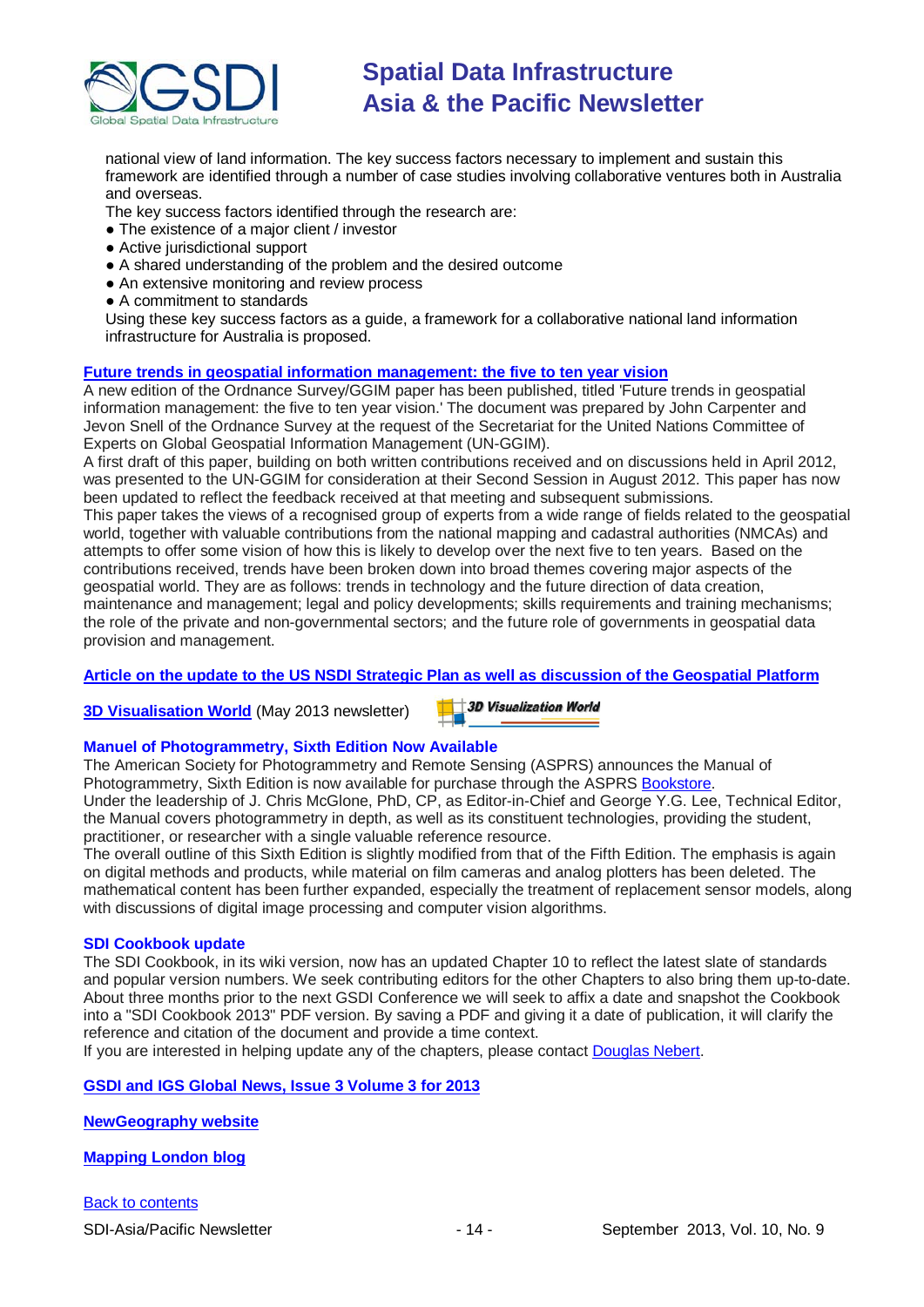

#### **[LandScan: a news update from Land Information New Zealand, Issue 64 \(March 2013\)](http://www.linz.govt.nz/sites/default/files/docs/supporting-info/about-linz/publications/landscan-201303.pdf)**

In this issue...

- International acclaim for the LINZ Data Service
- Property rights reputation remains high
- LINZ establishes Crown Land Centre of Expertise
- Location-based information to boost Canterbury recovery
- First new nautical paper chart produced in-house
- LINZ takes learners on a geospatial adventure
- Stakeholder survey thanks for your feedback

#### **[Borderlines blog from the New York Times](http://opinionator.blogs.nytimes.com/category/borderlines/)**

Countries are defined by the lines that divide them. But how are those lines decided — and why are some of them so strange? Borderlines explores the stories behind the global map, one line at a time.

by Frank Jacobs

Frank Jacobs is a London-based author and blogger. He writes about cartography, but only the interesting bits. His other blog is [Strange Maps](http://bigthink.com/blogs/strange-maps)

Blog of **[Ragnvald Larsen, geographer](http://www.mindland.com/wp/)**

Geographer working with maps at the Norwegian Directorate for Nature Management. Part of his job is to contribute to development aid projects.

Steve Goldman's **[Map Fodder](http://www.mapfodder.com/index.html)** website

**[David Rumsay Map Collection](http://www.davidrumsey.com/)**

**International Society for Digital Earth** - August, 2012 [Newsletter](http://www.digitalearth-isde.org/news/isde-newsletter(201208).html)

**[Thoughts on the Geospatial industry, Open Standards and Open Source](http://cameronshorter.blogspot.com/2011/06/memoirs-of-cat-herder-coordinating.html)** Cameron Shorter's blog

**New Zealand - SDI Cookbook Chapter 6 – [Government and Industry, moving forward.](http://www.geospatial.govt.nz/sdi-cookbook-chapter-6-government-and-industry-moving-forward) Carnival Of The Geospatialists #3 - [Musings and Down-Right Cool Things Shared by the](http://www.gisuser.com/content/view/25690/28/) Geo Faithful**

**[Open Planet 5, the magazine published for the International gvSIG Conference is now available in](http://jornadas.gvsig.org/descargas/magazine)  [electronic format](http://jornadas.gvsig.org/descargas/magazine)**

**[SDI Magazine](http://www.sdimag.com/)**

**[Technology & More](http://www.trimble.com/technologyandmore/i2-2013/)** (July 2013)

**[Mother Pelican: A Journal of Sustainable Human Development](http://www.pelicanweb.org/solisustv08n12page1.html)** The December 2012 issue has been published

**[LiDAR News, Vol 3, No 11](http://www.lidarnews.com/newsletter/Vol3No14.htm)** (August 21, 2013 Newsletter)

**[LiDAR News magazine](http://lidarnews.com/emag/2013/vol3no4/index.html)** (July-August, Vol 3, No 4, 2013)

**[Think Quarterly](http://thinkquarterly.co.uk/#aboutthebook)** – Google's new on-line magazine

**[Coordinates](http://mycoordinates.org/pdf/feb13.pdf)** monthly magazine - **PDF** (February 2013)

**[SERVIR-Africa community news](http://www.servirglobal.net/africa/en/News/CommunityNews.aspx)**

**GISuser - [GIS and Geospatial Technology News](http://www.gisuser.com/)**

**[National Geographic website](http://www.nationalgeographic.com/)**

**[The Atlantic Cities website](http://www.theatlanticcities.com/)** including [Maps](http://www.theatlanticcities.com/posts/map/)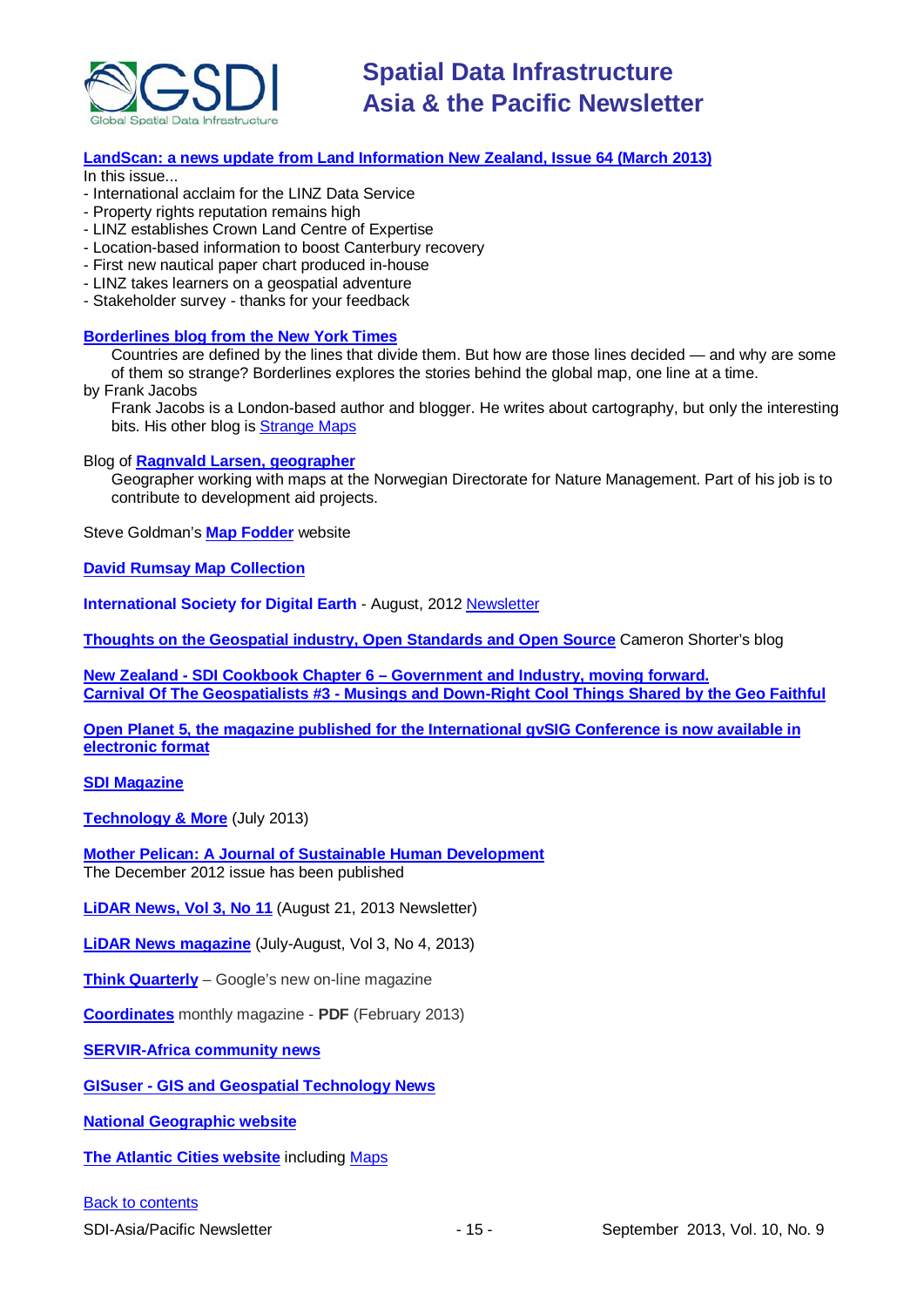

#### **[Professional Surveyor](http://www.profsurv.com/)** magazine

**[The American Surveyor](http://www.amerisurv.com/newsletter/28AUG2013.htm)** newsletter (August 28)

**[The American Surveyor Vol.10 No.6](http://amerisurv.com/emag/2013/vol10no6/index.html)** (May 2013)

**[My Co-ordinates e-zine](http://mycoordinates.org/pdf/aug13.pdf)** – August 2013 issue (PDF)

**[UN-SPIDER](http://www.un-spider.org/about/newsletter/un-spider-newsletter-213-earth-observation-disaster-response) Newsletter** June 2013

**[UN SPIDER Updates](http://www.un-spider.org/about/updates/un-spider-updates-may-2013)** May 2013

**[Thematic Mapping blog](http://blog.thematicmapping.org/)** Terrain mapping with Mapnik

#### <span id="page-15-0"></span>[Back to contents](#page-0-0)

### **Just for Fun!**

#### **[Dalhousie University GIS Prof seeks solution to student ignorance of geography](http://blog.gisuser.com/2013/08/12/dalhousie-university-gis-prof-seeks-solution-to-student-ignorance-of-geography/)**

Geographers from across the globe met in St. John's (in early August) to discuss the future of geographic education in Canada after alarm bells went off when some Memorial University students couldn't locate the Atlantic Ocean on a map.

James Boxall, a geography professor at Dalhousie University, said he wasn't exactly shocked when he saw a previous CBC report in which university students struggled to locate basic things.

"I actually do [a quiz] with my first-year students every year, I just haven't publicized it, and it's the same results," Boxall said.

Source: AnyGeo blog and [CBC News](http://www.cbc.ca/news/canada/newfoundland-labrador/story/2013/08/10/nl-geography-conference-810.html)

#### **Jenni Spark's [hand-drawn maps of London & New York](http://jennisparks.blogspot.com.au/)**

The Hand Drawn Map of New York that I've been working on for what seems like FOREVER! It was once again commissioned by the lovely [Evermade.com](http://www.evermade.com/) and was just as hard as the Map of London, if not harder... Anyway, I'll let the images speak for themselves as I have lost the ability to think about anything other than buildings. Source: Jenni Sparks's blog and [The Atlantic "Cities": Maps](http://www.theatlanticcities.com/arts-and-lifestyle/2012/12/drawing-intricate-details-city-maps-hand/4222/)

#### **This map shows what the United [States would look like if life were fair](http://www.washingtonpost.com/blogs/wonkblog/wp/2013/08/21/this-map-is-how-the-united-states-would-look-if-life-were-fair/)**



The electoral college is a time-honored, logical system for picking the chief executive of the United States. However, the American body politic has also grown accustomed to paying close attention to the popular vote. This is only rarely a problem, since the electoral college and the popular vote have only disagreed three times in 200 years. However, it's obvious that reforms are needed.

The fundamental problem of the electoral college is that the states of the United States are too disparate in size and influence. The largest state is 66 times as populous as the smallest and has 18 times as many electoral votes. This increases the chance for Electoral College results that don't match the popular vote. To remedy this issue, the **Electoral Reform Map** redivides the fifty United States into 50

states of equal population. The 2010 Census records a population of 308,745,538 for the United States, which this map divides into 50 states, each with a population of about 6,175,000.

Source: Washington Post and **Electoral College Reform**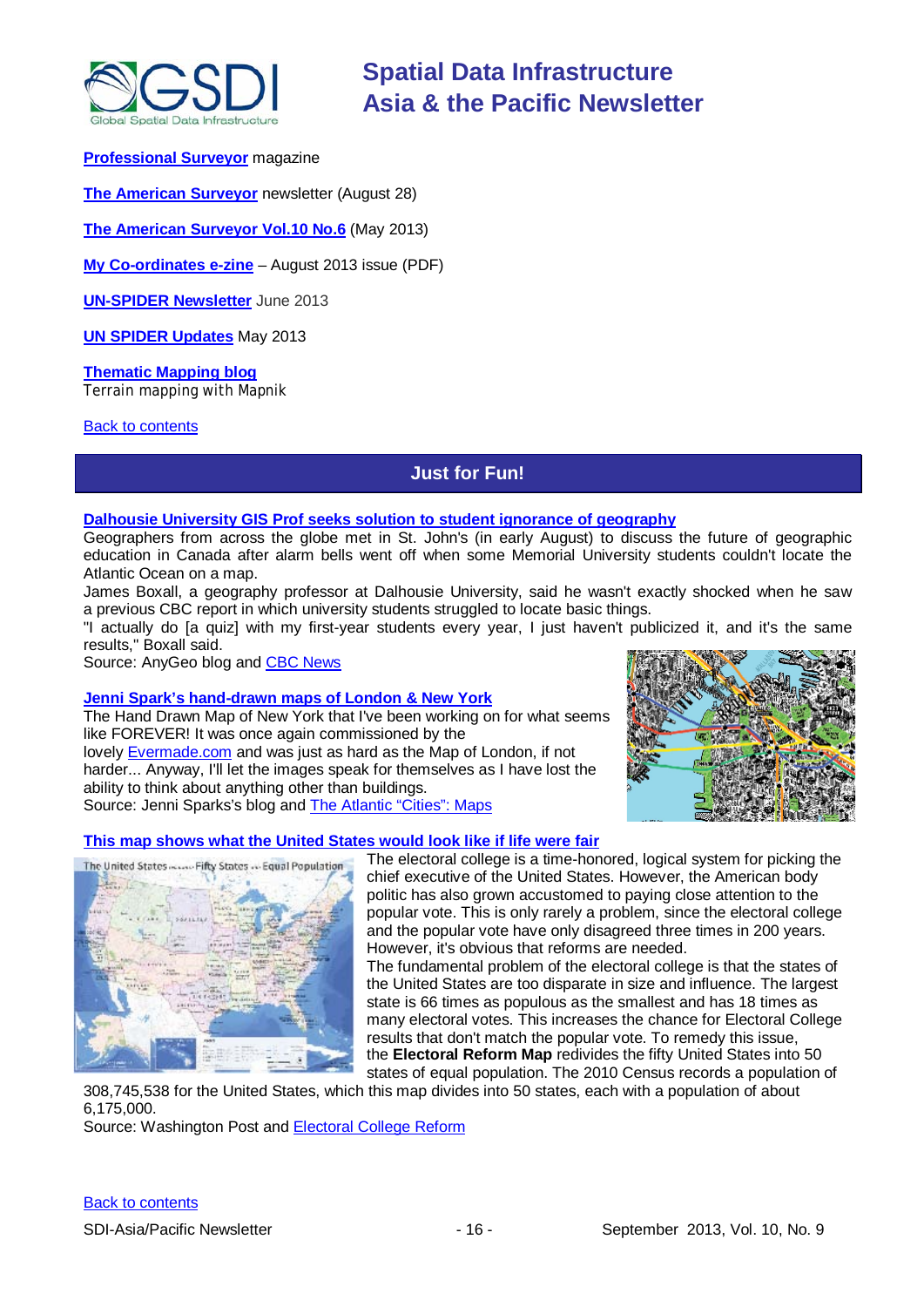

#### **[Watch the Intricate Patterns of Global Infrastructure Emerge From Geocoded Tweets](http://www.theatlanticcities.com/technology/2013/08/watch-intricate-patterns-global-infrastructure-emerge-geocoded-tweets/6395/)**



You may have seen earlier this summer [a series of maps](https://blog.twitter.com/2013/geography-tweets-3) released by Twitter showing the [geography of different cities](http://www.slate.com/blogs/future_tense/2013/05/31/geography_of_tweets_can_you_identify_a_city_based_on_a_twitter_data_visualization.html) as revealed by millions of tweets. Such maps of digital information are compelling for the way they also illustrate concrete infrastructure: the road networks around cities, the public parks inside of them, the clusters of commercial office buildings.

If you missed your own city [in that series,](http://www.flickr.com/photos/twitteroffice/sets/72157633647745984/) Northeastern University assistant professor of computer science Alan Mislove has created a [global, navigable map](http://www.ccs.neu.edu/home/amislove/tweetmap/) using much of the same data.

Source: The Atlantic "Cities": Maps

<span id="page-16-0"></span>[Back to contents](#page-0-0)

### **Training Opportunities**

#### **[10th International Society for Photogrammetry and Remote Sensing \(ISPRS\) Student Consortium & WG](http://www.rcmrd.org/index.php/isprs)  [VI/5 Summer School](http://www.rcmrd.org/index.php/isprs)**

Theme: Geospatial Science for Monitoring of Environment for Sustainable Development 29 October - 2 November Addis Ababa, Ethiopia **[Online registration](http://www.rcmrd.org/index.php/10th-isprs-student-consortium/register-now)**.

With the main theme "Geospatial Science for Monitoring of Environment for Sustainable Development," the conference will bring together researchers, policy makers, and practitioners from developed and developing countries to share insights into the challenges and opportunities of geospatial science & technology and application in solving these world challenges. The event will showcase cutting-edge research from around the world, focusing on themes of equity and risk, learning, capacity building, methodology, and possibly investment approaches in geospatial applications. It will explore practical adaptation policies and approaches, and share strategies for decision making from the international to the local scale.

#### **Event topics:**

Change Detection Food Security Agriculture Monitoring Land Cover/Use Disasters Monitoring

All courses, except the technical trip and social events, include class lectures and discussions. Some of the courses will also offer practical instrument operations and lab exercises. Detail program and schedules will be published on the web site.

#### **Important Dates**

Online Registration Closes: 10th September 2013 Fee Transfer/ Participation Confirmation: 30th September 2013 Registration at Venue/ Accommodation: 28th October 2013 Technical Visit: 1st November 2013

#### **Fees:**

All Students: 100 US Dollars ISPRS SC Members: 90 US Dollars Above 35 years: 120 US Dollars

Limited scholarships for participation at the ISPRS Summer School are available for undergraduate students from Eastern African Universities

#### **Free webinar recording: [Open Source Software in Commercial GIS Sofware Applications](https://attendee.gotowebinar.com/recording/4624270281082676480)** *Presenter: Michael Rosen, LizardTech Seattle, WA US, Held July 26, 2013*

#### **[PennState EDU Introduces Maps and the Geospatial](http://blog.gisuser.com/2013/07/16/pennstate-edu-introduces-maps-and-the-geospatial-revolution-online-training/) Revolution Online Training**

An amazing new effort from Penn State (PSU) kicks off this week in the form of a massive, online EDU offering – enter Maps and the Geospatial Revolution. In just 6-9 hours a week, students can enjoy this online offering and learn how advances in geospatial technology and analytical methods have changed how we do everything, and discover how to make maps and analyze geographic patterns using the latest tools. The course is led by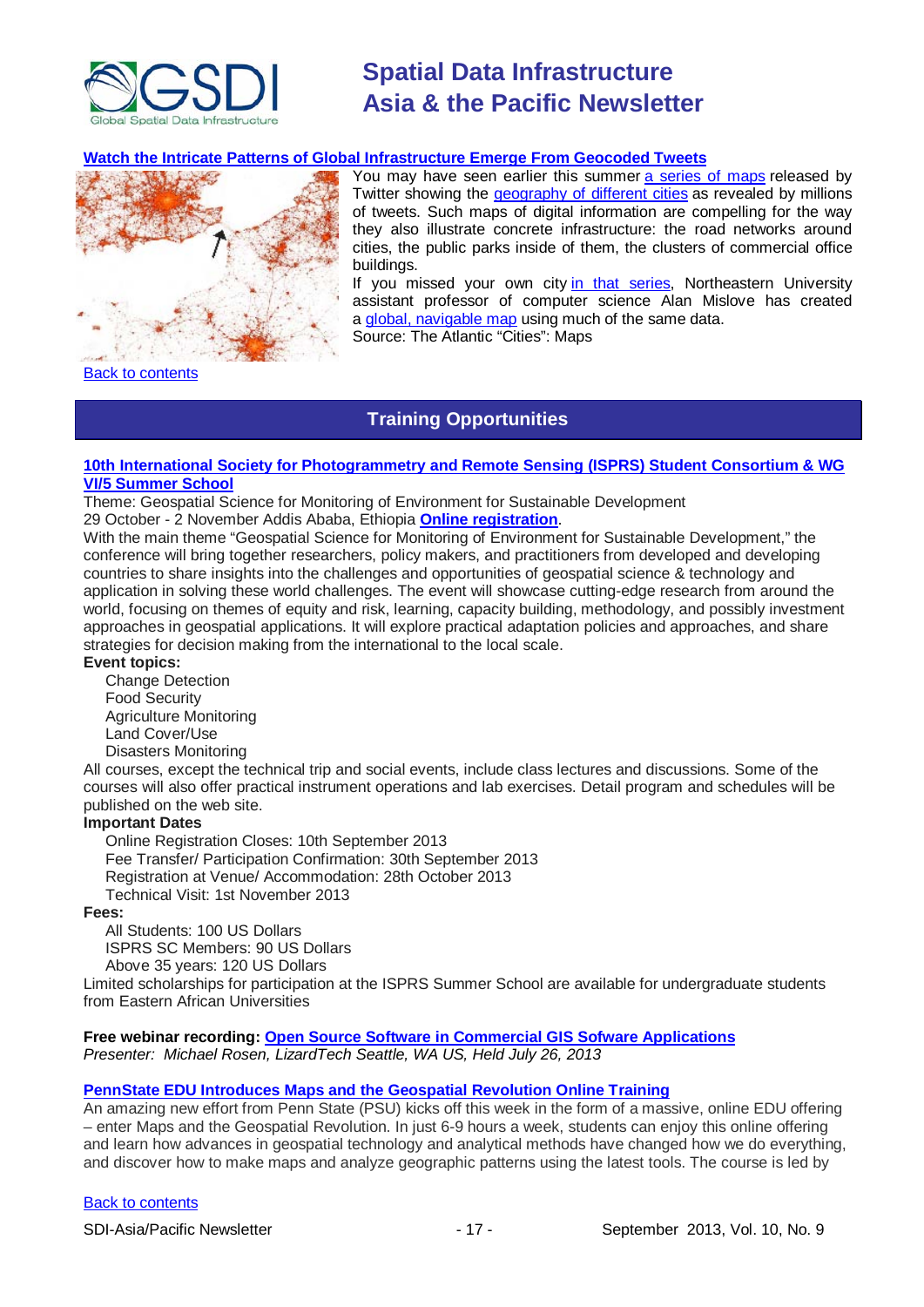

PSU instructor, Anthony Robinson. Geospatial Gurus may find the course a little simple but anyone else is encouraged to take part. [See the course program.](https://www.coursera.org/course/maps) Thanks to GISUser blog AND **[Meet the Man Who Wants to Teach the World to Make Maps](#page-15-0)** above

#### **[UNIGIS distance learning MSc -](http://acagisc.blogspot.com/2013/06/unigis-distance-learning-msc.html) registration open for fall 2013**

Interested students and professionals from Central Asia will again have the opportunity to enhance their qualifications and to improve their career prospects: the UNIGIS MSc in 'Geographic Information Science & Systems' as well as the 'UNIGIS professional' certificate are offered via online distance learning to active professionals and graduates aiming at making GIS and Geoinformatics the basis for their current and future iobs.

The globally recognized UNIGIS qualifications are offered in Central Asia in a cooperation between the University of Salzburg's Z\_GIS competence centre and the Austria-Central Asia Centre for GIScience - ACA\*GIScience. Degrees and certificates are awarded from the University of Salzburg, Austria. The UNIGIS study programmes for Central Asia are based on English language online materials with support from instructors in local languages.

Registration now is open for the fall 2013 intake of students, starting in October. [Enquiries](mailto:unigis@aca-giscience.org) and a brochure for Central Asian students is [available online.](https://docs.google.com/file/d/0B1W9laE7MF3yNjZjMzM0NGItOGU1Ni00ODRkLTgwMTEtOTRjYTUxMWU5MTdi/edit?pli=1&hl=en)

#### **[Arizona State University](http://www.amerisurv.com/content/view/11050/153/) GIS Lab**

A good place to get a sense of where the geographic information system (GIS) field is headed is Lattie F. Coor Hall at Arizona State University in Tempe, Ariz. That's the home of the 30-credit-hour Masters of Advanced Study in GIS (MAS-GIS) Program within ASU's School of Geographical Sciences and Urban Planning. Here, students are exposed to not only the latest GIS concepts but also ever-evolving technologies. Source: The American Surveyor

#### **[Free Webinars on Solving Data Challenges](http://www.safe.com/learning/webinars/)**

Sign up for future webinars and view past recorded webinars

#### **[Course Spotlight: Master of Spatial Information Science](http://themelbourneengineer.eng.unimelb.edu.au/2012/02/course-spotlight-master-of-spatial-information-science/)**

The University of Melbourne [Course Spotlight: Master of Spatial Information Science](http://themelbourneengineer.eng.unimelb.edu.au/2012/02/course-spotlight-master-of-spatial-information-science/)

Spatial information is an essential and indispensable part of any economy's infrastructure. It is needed in all walks of life and on many scales, with applications in land tenure systems, environmental modelling, food production, disaster management, climate change modelling, engineering, architecture and urban planning. Current industry shortfalls in spatial information practitioners combined with a growing demand in Australia and internationally, ensure graduates a range of well-paid job opportunities.

Find out more about the [Master of Spatial Information Science,](http://www.msi.unimelb.edu.au/study/graduate/master-of-spatial-information-science/) as well as our [scholarship opportunities.](http://www.eng.unimelb.edu.au/study/graduate/scholarships.html)

#### <span id="page-17-0"></span>Back [to contents](#page-0-0)

### **Funding Opportunities, Awards, Grants**

#### **[Singapore Geospatial Challenge](http://sgeospatial.weebly.com/sgwhat.html)**

The Singapore Geospatial Challenge [SGC] is an initiative of the Singapore Land Authority to encourage the use of Geographic Information Systems technology in schools. Supported by the United Nations Initiative on Global Geospatial Information Management (UNGGIM), the challenge is organized for Junior Colleges and Secondary School students to help create a spatially enabled Singapore.

#### **Details:**

The main event will be held on the 2nd August 2013, Singapore Geospatial Challengers will have to plan an optimal route prior to the event and use a geospatial mobile application (created by Organizing-Partner, Nanyang Polytechnic) to navigate around the civic district while they check-into caches (e.g. Heritage Buildings/Trees) selected by SGC partnering agencies, NParks, NEA and NHB. While navigating and checkinginto the caches with their mobile device, students will learn of the power and benefits that geospatial information and applications can bring while simultaneously uncovering Singapore's rich historical and green heritage.

Once checked-in, the cache would become unavailable to other challengers for a set period of time. Challengers waiting to check-in may opt to use their 'Lifelines' [limited!] to unlock the cache so that they may check-into the cache. Conversely, rival teams may want to work together to challenge reigning teams by creating quiz-barriers to caches they might be attempting to check-into.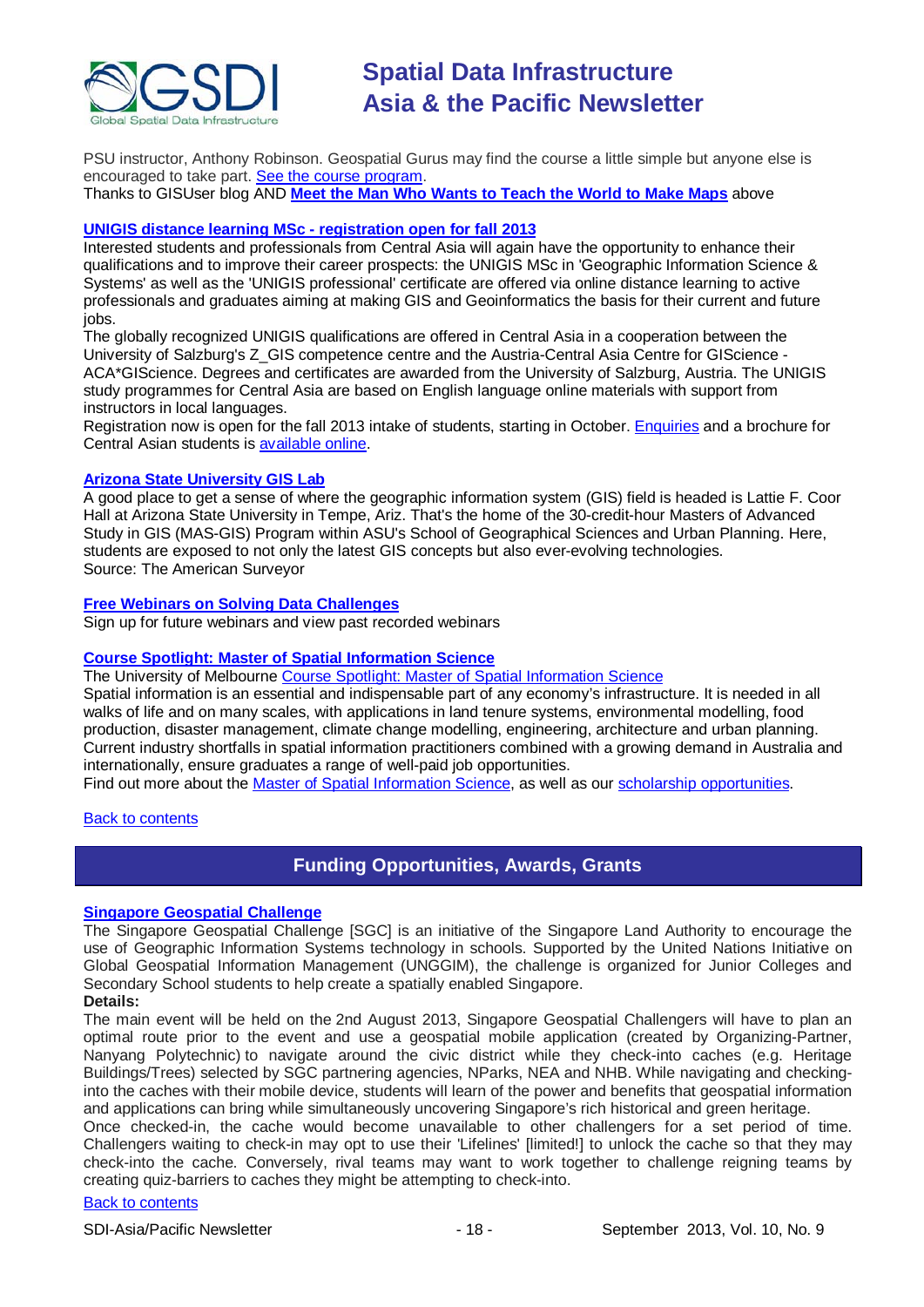

#### **[Singapore Government launches app competition](http://www.futuregov.asia/articles/2013/apr/03/singapore-government-launches-app-competition/)**

The Singapore Government announced the launch of **Apps4SG**, an app development competition promoting the use of government data in developing innovative applications. **The Competition is open to all Singapore residents**.

To be eligible for the competition, a developer must create either a mobile or web-based application featuring the use of at least one government dataset.

The government is offering three attractive cash prizes to winners - the first prize is SG\$10,000, the second SG\$5000, and the third SG\$3000. In addition, all apps will be eligible for consideration to receive seed funding. The government will provide free cloud services to each participating team.

Participants are encouraged to participate in hackathons to get a headstart in conceptualizing ideas and prototypes. Apps that are developed from these hackathons can be submitted to Apps4SG.

Health Up! - May 2013

Environment Up! - April 2013

Apps4SG Hackathon - June 2013

Workshops on app development and government data will be organized for participants to attend. Register your interest with us and be kept informed! [http://www.data.gov.sg/apps4sg/reg.aspx](https://owa.unimelb.edu.au/owa/redir.aspx?C=SzHNAl626ki9PiQZsK0eOSMT6H7CBtAI1q5ZvdwYeK6fo1dS_t5_M86QLVJxctM5SbXJkOBBAIY.&URL=http%3a%2f%2fwww.data.gov.sg%2fapps4sg%2freg.aspx) **Submission deadline: October 1, 2013.**

#### **[Singapore government introduces geospatial scholarship](http://www.channelnewsasia.com/news/singapore/government-introduces/763842.html)**

The Singapore government has introduced the government on Friday introduced the Singapore Geospatial Scholarship, the first of its kind in the island nation. Senior Minister of State for Law and Education, Indranee Rajah, made the announcement on Friday last week. Rajah said the scholarship would be jointly conferred by several public agencies, and will meet the increasing demand for geospatial professionals for the industry. The scholarship is for undergraduate and postgraduate studies. More information is expected to be release later in the year. Ms Indranee noted that Geospatial Information Systems and Technology (GIST) touches many aspects of daily life, such as getting road directions on the smart phone, and providing live traffic condition updates. It is also used in monitoring dengue clusters, and managing issues such as climate change and disaster response

Channel NewsAsia

#### **CARIS announces 2014 calendar contest**

**Note from the Editors:** the rewards offered are the kudos & recognition associated with publication. Further note – entrants are required to utilize the CARIS software.

CARIS' popular calendar contest is back! Now in its eighth year of production, the calendar contest continues to gain in popularity. [Submit your CARIS images](http://www.caris.com/calendar/contest14/) for the calendar contest

Submissions for the 2014 calendar contest are now being accepted. CARIS software users are encouraged to submit their favourite CARIS imagery including geospatial datasets, maps, charts, 3-D

views and more.

#### **The submission deadline is Friday, September 13, 2013.**

**New this year – You vote for the winners**

#### **Winners will be featured in the 2014 CARIS calendar**

Once the voting period ends, the 12 images with the highest number of votes will win a spot in the 2014 CARIS calendar. In addition, CARIS judges will choose two additional images to be included in the 14-month calendar. The winning images will also be published on the CARIS website as downloadable calendar desktop images and be displayed on CARIS' social media pages.

The overall calendar contest winner, with the highest number of votes, will receive a mounted copy of their winning image and will be featured in CARIS Coastlines.

#### **Check out our past calendar winners**

Previous calendar images can be found on the [Calendar Desktop Images](http://www.caris.com/calendar/contest13/index.cfm) web page. Check ou[t last year's winner.](http://www.caris.com/news/story.cfm?ID=279) The deadline for submissions is **September 13, 2013**.For more information, contact [CARIS.](mailto:info@caris.com)

#### **[Ideas Challenge](http://www.gmes-masters.com/ideas-challenge)**

The Ideas Challenge is at the core of the GMES Masters competition. It invites students, entrepreneurs, start-up companies and SMEs to submit their ideas for an innovative commercial use of GMES to a secure online database on the GMES Masters website. The best idea for a commercially viable business idea using GMES

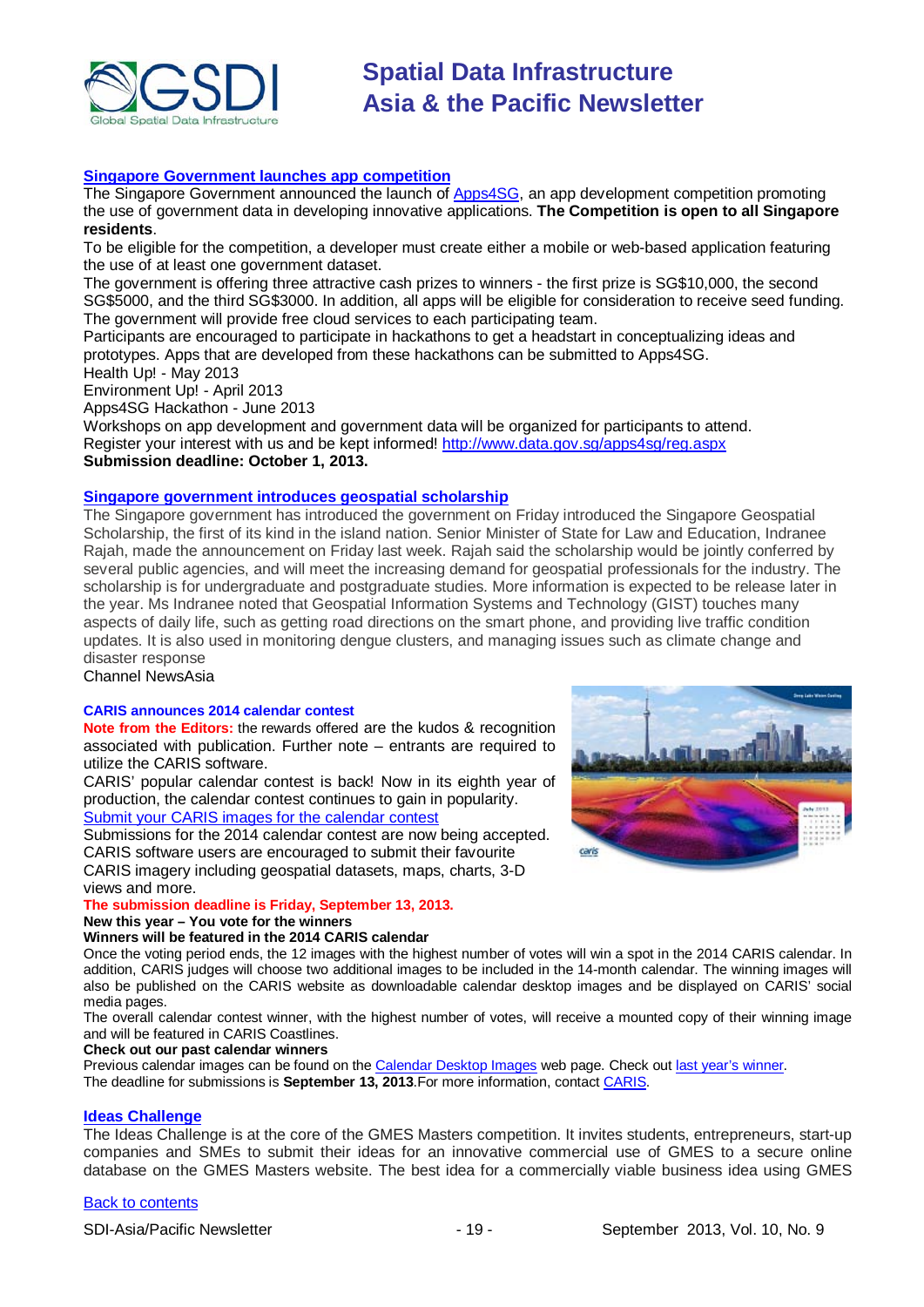

data will be rewarded. The winner will be rewarded with a cash prize of EUR 10,000 as well as the chance to get his idea further developed in one of the six ESA Business Incubation Centres (BICs). The incubation package has a value of up to EUR 60,000.

#### **[ESA App Challenge](http://www.gmes-masters.com/esa-app-challenge)**

The European Space Agency (ESA) will award the ESA App Challenge to the best application idea for the usage of GMES on mobile phones. Proposals shall address one or more GMES main thematic areas (land, marine environment, atmosphere, climate change, emergency management). ESA is looking for ideas that can be implemented quickly into a profitable business. The application should consist of a base app containing info and news on GMES, as well as one or more specific content modules that provide relevant location-based data to users in real time. The winner will be considered for support by one of the six European Space Agency's Business Incubation Centres (ESA BICs) across Europe (value up to EUR 60,000).

#### **[European Space Imaging High-Res Challenge](http://www.gmes-masters.com/european-space-0)**

European Space Imaging (EUSI) is Europe's leading provider of Very High-Resolution (VHR) satellite data. EUSI will award the best application idea using the most advanced VHR satellite data. Application ideas which are easily implementable, sustainable, cut costs and create efficiencies are of high interest. Participants are required to submit detailed application ideas including business concepts. The winner will be awarded a data package of EUSI satellite data worth up to EUR 20,000 for use in further developing the winning application.

#### **[DLR Environmental Challenge](http://www.gmes-masters.com/dlr-environmental)**

DLR is looking for new applications in Earth observation, especially proposals addressing the mapping of the environment and climate. Ideas for using Earth observation to manage sustainable supplies of energy are also welcome. In addition to any kind of non-satellite geoinformation, proposals should be based on existing or imminent Earth observation satellite data that is available either for free or under commercial terms. The product or service generated from the idea should support either professionals from organisations and companies in environmental assessment, or the general public and consumer-oriented markets. Both regional and global applications and services are possible. Innovative ways to link the service with users are especially encouraged. The ideas should also describe a realistic scenario for their implementation involving either the general public or commercial benefits. The winner(s) will receive a voucher for a workshop or initial coaching according to what further realisation of the idea requires.

#### **[Best Service Challenge](http://www.gmes-masters.com/best-service)**

The Best Service Challenge invites service providers to upload profiles of their existing services within the main thematic areas of GMES to the GMES Masters competition website. The Best Service Challenge aims at increasing the awareness of existing Earth Monitoring Services and their benefits to European citizens. The winner of the Best Service Challenge will benefit from a substantial satellite data quota made available with financial support by the European Commission.

#### **[T-Systems Cloud Computing Challenge](http://www.gmes-masters.com/t-systems-cloud)**

T-Systems will award the prize for its Cloud Computing Challenge to the best GMES application or service idea that will make use of the cloud computing model Infrastructure-as-a-Service (IaaS) to provide Earth observation data on demand via user-oriented web portal or mobile devices. T-Systems will assist the winner in getting the awarded project off the ground. They will support the winner to realise an innovation project, which could lead to a long-term partnership.

#### **[Challenge to spur the geospatial industry](http://geospatialworld.net/index.php?option=com_content&view=article&id=23850:challenge-to-spur-the-geospatial-industry&catid=75:miscellaneous-events)**

The Singapore Land Authority has launched OneMap Challenge that seeks to promote the development of innovative map-based desktop and mobile applications by businesses and the community.

The OneMap Challenge provides a platform for application developers to showcase their creativity through the apps they develop to an increasingly tech-savvy population and enterprises, including those represented by the Association of Small and Medium Enterprises (ASME) which is one of the competition promotion partners. The Challenge also aims to facilitate collaborations between potential business partners for creating location-based apps that are useful for business enterprises and the general community.

With two top prizes of \$20,000 cash each and other attractive prizes up for grabs, the OneMap Challenge is divided into two categories – Web Applications for applications that run on web browsers and Mobile Applications for those that run on smart phones, tablets and other portable devices.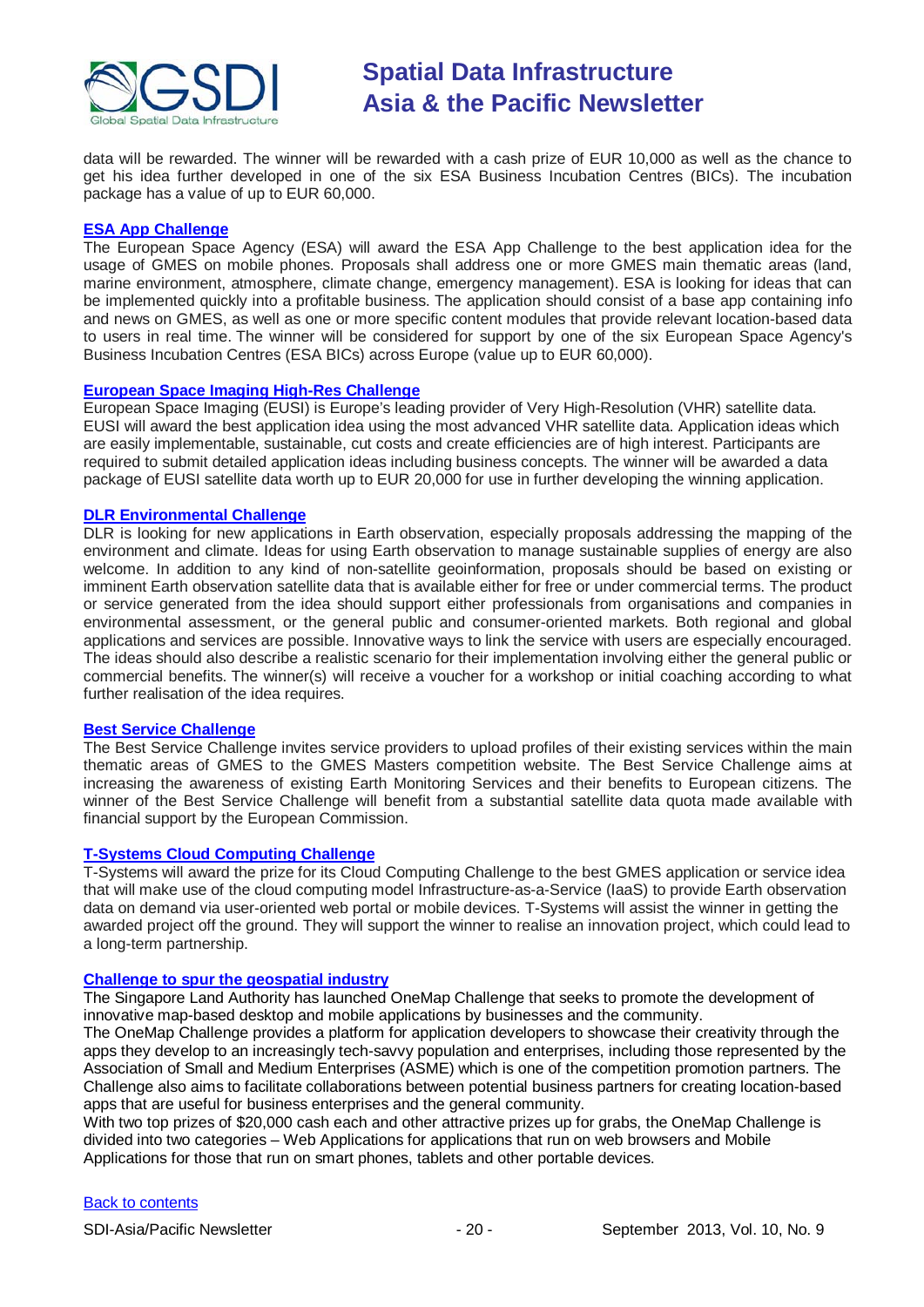

Visit <http://www.sla.gov.sg/OneMapChallenge> to learn more about OneMap Challenge and check out the OneMap Facebook page at [www.facebook.com/OneMap.](http://www.facebook.com/OneMap) Source: Geospatial World and **SLA** press release

#### <span id="page-20-0"></span>[Back to contents](#page-0-0)

### **Employment Opportunities**

**New career resource** (now in its second month) at **[GeoJobsBIZ](http://geojobs.biz/)**. There's been about 200 opportunities listed and the growth has been steady in visits and users. If you need to recruit Geo/Tech talent hopefully you'll give it a shot and those of you simply browsing for a new gig so you can tell the boss to go take a hike perhaps there's something here for you. Good luck!

#### **GIS Job Board Launches New Website: [www.gisjobboard.com](http://www.gisjobboard.com/)**



New Site Provides Employers and Job Seekers Tools to Post and Search Jobs and Resumes in the GIS and Geospatial Disciplines

GIS Job Board has launched a new website specifically dedicated to GIS and other geospatial disciplines. The new site makes it simple for employers and job seekers

to post and search for jobs and resumes. The site was created to serve the growing needs of the GIS community and help with recruiting and job seeking efforts.

Visitors also have the option to view the site in a different language if they choose, making it easier for them to have access to the content

Registered users can receive jobs or resumes by email. They can also flag jobs and resumes as well as save searches, setup resume alerts, and save resumes and jobs. Users have the capability of private messaging other users in case they ever want to communicate with someone.

For more information about GIS Job Board, please visit their website at **[www.gisjobboard.com](http://www.gisjobboard.com/)**

#### <span id="page-20-1"></span>**[Back to contents](#page-0-0)**

### **Conference Proceedings**

#### **[2013 Esri International User Conference Paper Sessions](http://proceedings.esri.com/library/userconf/proc13/index.html)**

#### **[Proceedings: GMES & Africa Water Resources Management Workshop, May 14-15, 2013, Abuja, Nigeria](http://capacity4dev.ec.europa.eu/africa-eu-part.gmes/minisite/water-resources-management-workshop-14-15-may-2013-abuja-nigeria)**

The "GMES and Africa" process was launched by the Maputo Declaration, signed on 15 October 2006. The initiative aims to strengthen and further develop infrastructure for a more coherent exploitation of Earth Observation data (space and in-situ), technologies and services in support of the environmental policies for sustainable development in Africa and ACP countries.

The GMES & Africa Water Resources Management Workshop (the 2nd GMES & Africa workshop) was organized through the BRAGMA FP7 project and was co-financed by the European Union in the framework of the joint Africa-EU Strategy and by the host organisation NASRDA. It was attended by over 60 participants from over 30 African countries and included representatives of the AUC, AMCOW, ECOWAS, EAC, CEMAC and NEPAD. The Workshop was furthermore attended by representatives from the EU and EU financed supporting projects in Africa and the European Space Agency. The background of the African technical representatives, as proposed by the AUC, was very broad and ranged from members of various (trans-boundary) water resources implementation organizations to members from various national universities, as well as the NASRDA, which also acted as the Workshop local organizing committee.

See: [Report on the 2nd GMES and Africa Workshop on Water Resources Management](http://capacity4dev.ec.europa.eu/sites/default/files/file/23/05/2013_-_1210/report_on_the_2nd_gmes_and_africa_workshop_on_wrm.pdf) (PDF) **Note:** a 3rd [GMES & Africa workshop focusing on Long Term Management of Natural Resources](http://capacity4dev.ec.europa.eu/africa-eu-part.gmes/minisite/3-long-term-management-natural-resources-workshop) will be held June 25-26, 2013, in Sharm el-Sheikh, Egypt.

#### **[Australia: AURIN Training Update](http://blogs.unimelb.edu.au/aurinands/2013/05/13/aurin-training-update/)**

[Back to contents](#page-0-0) Between the 1st and 3rd of May over 35 participants representing 15 partners agencies took part in a training and information session on the [Australian Urban Research Infrastructure Network](http://aurin.org.au/) (AURIN) [portal](https://apps.aurin.org.au/gate/index.html) and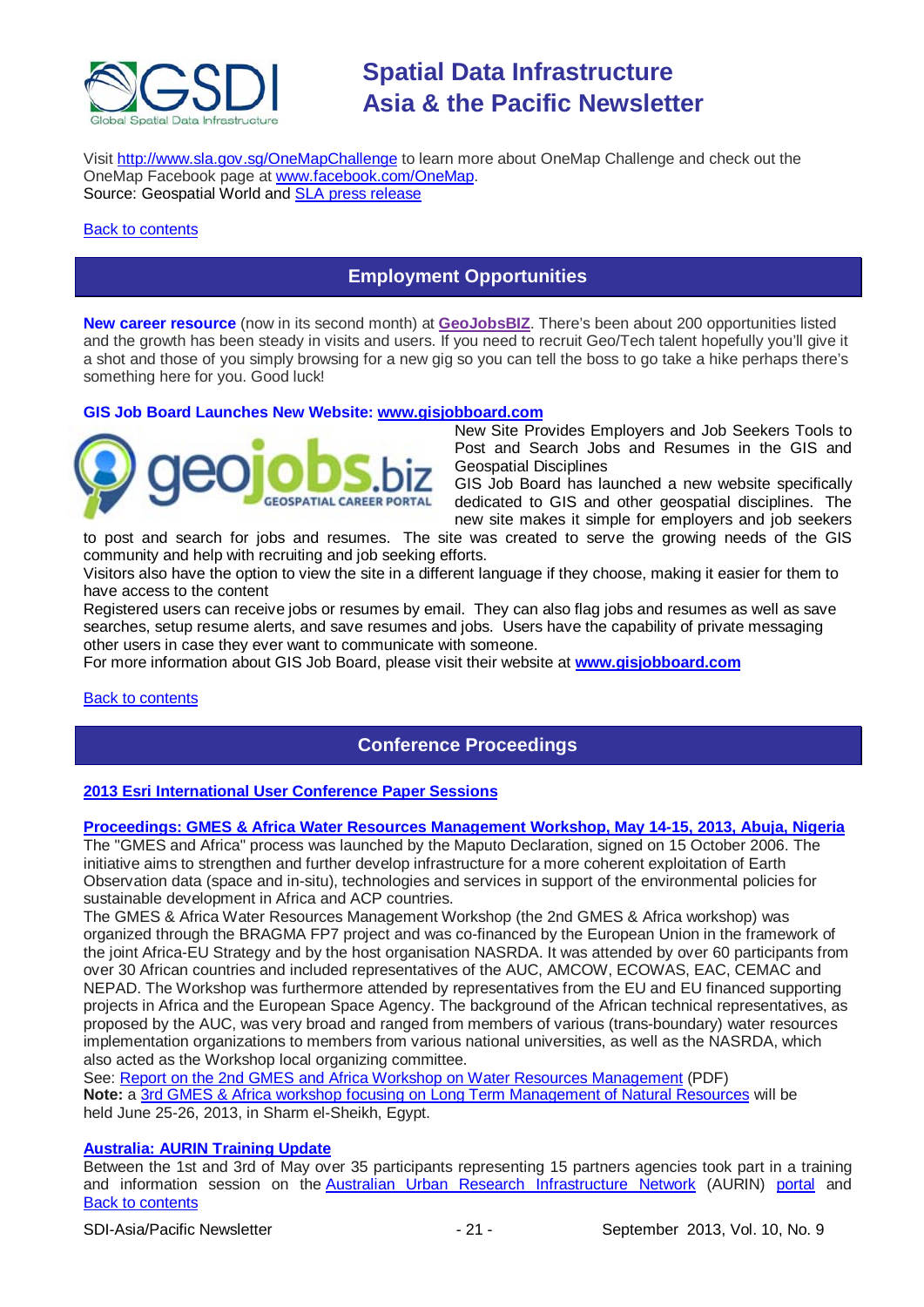

demonstrator projects conducted as part of the North West Melbourne Data Integration Project. This project has been delivered through the Centre for Spatial Data Infrastructures and Land Administration and jointly funded by the Australian National Data Service (ANDS) and AURIN.

Click [here](http://vimeo.com/62744887) to view the latest Demonstrator video, showcasing the latest eTools and data available through the AURIN Portal.

#### <span id="page-21-0"></span>[Back to contents](#page-0-0)

### **Conferences, Events**

For upcoming events of global or major international interest, please visit the [upcoming conference list o](http://gsdi.org/events/upcnf.asp)n the GSDI website – as this conference list will be reserved for conferences within or with specific interest to the Asia Pacific Region.

#### **The editors welcome news of conferences & events from the newsletter subscribers**

#### **[Call for Expression of Interest to host AARSE 2014 and future Conferences](http://lists.gsdi.org/pipermail/sdi-africa/2010-November/001135.html)**

Call for Expression of Interest to host the 10th biennial International Conference of the African Association of Remote Sensing of the Environment (AARSE) in October 2014 and future Conferences.

| <b>Date</b>      | <b>Location</b>       | <b>Event</b>                                                                                                                                                                                                                                                                                                                                                                                                                                                                                                                                                                                                                                                                                                                                                                                                                                                                                                                                                                                                                                                                                                                                                                                                                                                                                                                                                                                                                                                                                                                                                                                                                                                                                                                                                                                                                                                                                                                                                                                                                                       |
|------------------|-----------------------|----------------------------------------------------------------------------------------------------------------------------------------------------------------------------------------------------------------------------------------------------------------------------------------------------------------------------------------------------------------------------------------------------------------------------------------------------------------------------------------------------------------------------------------------------------------------------------------------------------------------------------------------------------------------------------------------------------------------------------------------------------------------------------------------------------------------------------------------------------------------------------------------------------------------------------------------------------------------------------------------------------------------------------------------------------------------------------------------------------------------------------------------------------------------------------------------------------------------------------------------------------------------------------------------------------------------------------------------------------------------------------------------------------------------------------------------------------------------------------------------------------------------------------------------------------------------------------------------------------------------------------------------------------------------------------------------------------------------------------------------------------------------------------------------------------------------------------------------------------------------------------------------------------------------------------------------------------------------------------------------------------------------------------------------------|
| <b>September</b> |                       |                                                                                                                                                                                                                                                                                                                                                                                                                                                                                                                                                                                                                                                                                                                                                                                                                                                                                                                                                                                                                                                                                                                                                                                                                                                                                                                                                                                                                                                                                                                                                                                                                                                                                                                                                                                                                                                                                                                                                                                                                                                    |
| 2013             |                       |                                                                                                                                                                                                                                                                                                                                                                                                                                                                                                                                                                                                                                                                                                                                                                                                                                                                                                                                                                                                                                                                                                                                                                                                                                                                                                                                                                                                                                                                                                                                                                                                                                                                                                                                                                                                                                                                                                                                                                                                                                                    |
| 2-4 September    | Jakarta,<br>Indonesia | <b>UN/Indonesia Workshop on Climate Change</b><br>United Nations/Indonesia International Conference on<br><b>Integrated Space Technology Applications to Climate Change</b><br>Application deadline: CLOSED May 31, 2013<br>The United Nations is organizing the United Nations/Indonesia<br>International Conference on Integrated Space Technology<br>Applications to Climate Change under the framework of the United<br>Nations Programme on Space Applications. The Conference will be<br>hosted by Indonesia's National Institute of Aeronautics and Space<br>(LAPAN). This conference will bring together experts from the<br>space and the climate change community as well as decision<br>makers to discuss methods to use space-based applications to<br>support the identification and implementation of adaptation<br>measures, as well as to share experiences and lessons learned on<br>the use of such applications in the context of mitigation.<br>The objectives of the Conference are:<br>1) To discuss ways in which countries affected by climate change<br>can make better use of space applications to assess vulnerability to<br>climate change.<br>2) To identify potential alternatives in the context of mitigation and<br>adaption to climate change<br>3) To improve synergies among space agencies and organizations<br>targeting efforts on climate change.<br>4) To strengthen international and regional cooperation in this area.<br>5) To raise awareness on the recent advances in space-related<br>technologies, services and information resources which can be use<br>to assess the impacts of climate change and the effects of<br>measures implemented to reduce such impacts.<br>Applicants must have a well-established professional working<br>experience in a field related to the theme of the Conference.<br>Applicants should ideally be involved in the planning or<br>implementation of relevant space programmes in relevant<br>governmental organizations, international or national agencies, |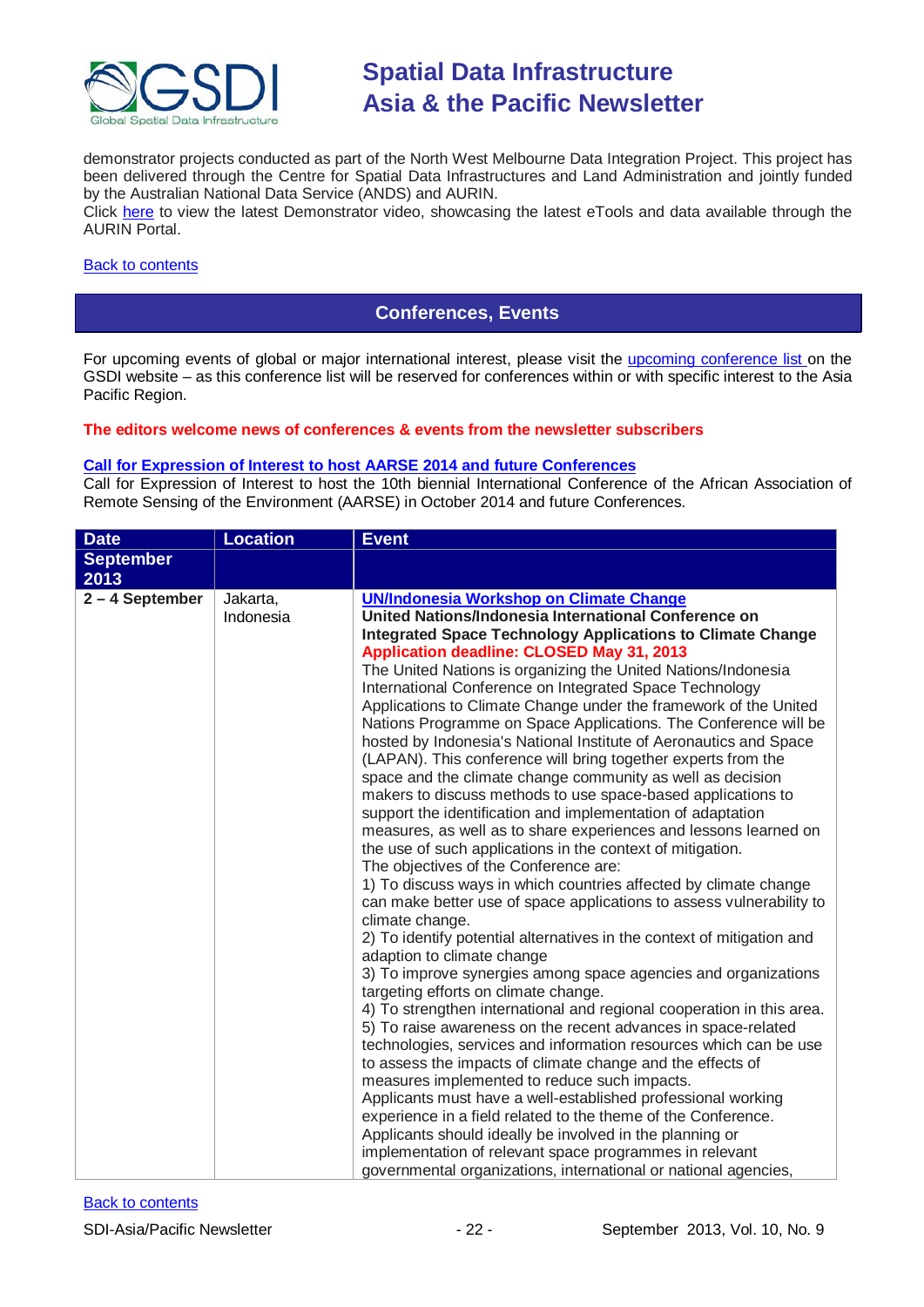

| 4-6 September           | Brisbane,                 | non-governmental organizations, research or academic institutions<br>or industry.<br>Within the limited financial resources available to the co-sponsors,<br>a number of qualified applicants from developing countries, who<br>have expressed the need for financial support will be offered<br>financial support to attend the Conference. This may include the<br>provision of a round-trip air ticket between Jakarta and the<br>applicant's international airport of departure and daily subsistence<br>allowances to cover board and lodging for the duration of the<br>Conference. En-route expenses or any changes made to the air<br>ticket must be the responsibility of the participants.<br><b>Ozri 2013</b>                                                                                                                                                                                                                                                                                                                                                                                                                                                                                                                                                                                                                                                                                                                                                                                                                                                                                                                                                                                                                                                                                                                                                                                                                                                                                                                                                                                                                                                                                                                                                                                                                                                                                                                                                                                                                                                                                 |
|-------------------------|---------------------------|----------------------------------------------------------------------------------------------------------------------------------------------------------------------------------------------------------------------------------------------------------------------------------------------------------------------------------------------------------------------------------------------------------------------------------------------------------------------------------------------------------------------------------------------------------------------------------------------------------------------------------------------------------------------------------------------------------------------------------------------------------------------------------------------------------------------------------------------------------------------------------------------------------------------------------------------------------------------------------------------------------------------------------------------------------------------------------------------------------------------------------------------------------------------------------------------------------------------------------------------------------------------------------------------------------------------------------------------------------------------------------------------------------------------------------------------------------------------------------------------------------------------------------------------------------------------------------------------------------------------------------------------------------------------------------------------------------------------------------------------------------------------------------------------------------------------------------------------------------------------------------------------------------------------------------------------------------------------------------------------------------------------------------------------------------------------------------------------------------------------------------------------------------------------------------------------------------------------------------------------------------------------------------------------------------------------------------------------------------------------------------------------------------------------------------------------------------------------------------------------------------------------------------------------------------------------------------------------------------|
| "NEW"<br>5 September    | Australia<br>Brisbane,    | Australian Spatial Data Infrastructure (SDI) Forum at Ozri 2013                                                                                                                                                                                                                                                                                                                                                                                                                                                                                                                                                                                                                                                                                                                                                                                                                                                                                                                                                                                                                                                                                                                                                                                                                                                                                                                                                                                                                                                                                                                                                                                                                                                                                                                                                                                                                                                                                                                                                                                                                                                                                                                                                                                                                                                                                                                                                                                                                                                                                                                                          |
| "NEW"<br>7-19 September | Australia<br>Tehran, Iran | <b>ISNET/ISA Workshop on Space Applications for Disaster Risk</b>                                                                                                                                                                                                                                                                                                                                                                                                                                                                                                                                                                                                                                                                                                                                                                                                                                                                                                                                                                                                                                                                                                                                                                                                                                                                                                                                                                                                                                                                                                                                                                                                                                                                                                                                                                                                                                                                                                                                                                                                                                                                                                                                                                                                                                                                                                                                                                                                                                                                                                                                        |
|                         |                           | <b>Reduction and Management</b><br>Application deadline: CLOSED June 30, 2013<br>The objectives of the Workshop are:<br>To provide participants with a broad overview of space-based<br>1)<br>technologies for disaster risk reduction and management<br>To provide specialized training in the processing, interpretation<br>2)<br>and applications of satellite remote sensing data for disaster<br>risk reduction and management<br>impart hands-on training on floods,<br>3)<br>To<br>earthquakes,<br>landslides, cyclones, tsunamis and avalanches using space-<br>derived optical, SAR and microwave remote sensing data<br>To impart knowledge on the use of advanced disaster risk<br>4)<br>reduction and management techniques and methodologies in<br>handling space-derived data<br>To develop familiarization with techniques used to integrate<br>5)<br>optical and SAR data for applications in different disaster<br>hazard areas<br>To enhance horizontal cooperation and collaboration among<br>6)<br>the participants through the development of synergy<br>Applicants must have a professional background of working in the<br>fields of satellite image processing, interpretation and analysis,<br>disaster management applications especially floods, earthquakes<br>and landslides. Applicants should ideally be involved in the areas of<br>space technology applications for disaster risk reduction and<br>management particularly on early warning, prevention, response<br>and mitigation in space agencies, disaster management authorities<br>and other space-related organisations. Those with the knowledge<br>and working experience of optical, SAR/microwave remote sensing<br>data processing and interpretation would be given preference.<br>Postgraduate students who are in the second phase of their studies<br>in disaster management area or Ph.D. fellows who are in the<br>starting phase of their studies are encouraged to apply.<br>ISNET will offer full/partial funding to a limited number of deserving<br>applicants from OIC member states only. This will include the<br>provision of a round-trip air ticket between Tehran and the<br>applicant's international airport of departure and daily/subsistence<br>allowance to cover board and lodging for the duration of the<br>Workshop. En-route expenses or visa fees must be the<br>responsibility of the participants. While applying for funding, an<br>applicant must submit a letter of recommendation from the head of<br>organisation alongwith a duly-filled application form to ISNET. |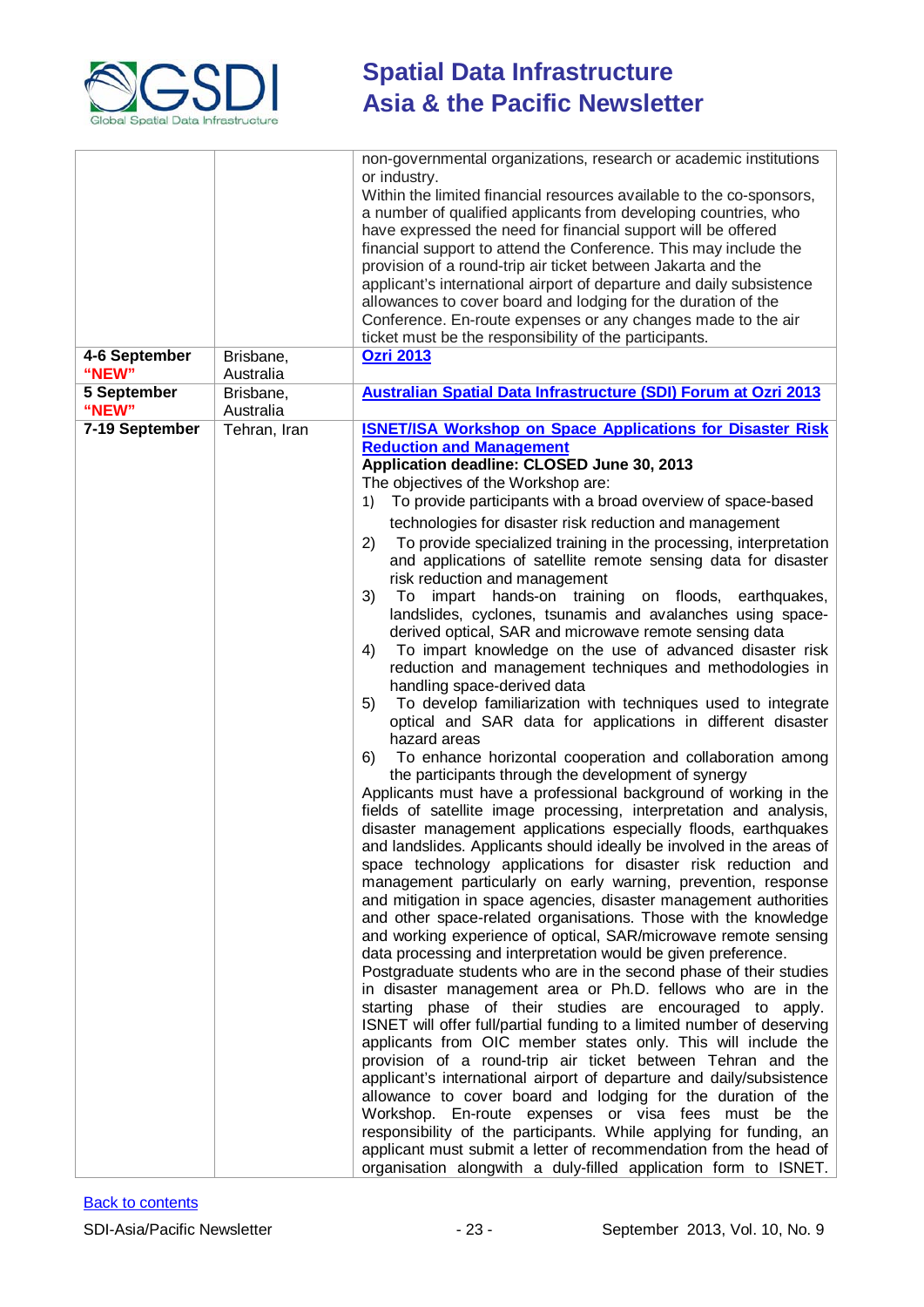

|                        |                 | Incomplete application forms shall either be returned or not be                       |
|------------------------|-----------------|---------------------------------------------------------------------------------------|
|                        |                 | entertained depending upon the date of receipt.                                       |
| $12 - 14$              | Enschede, NL    | <b>GISDECO: URBAN FUTURES. Multiple visions, paths and</b>                            |
| <b>September</b>       |                 | constructions                                                                         |
|                        |                 | Deadline for abstract submission: 15 April 2013                                       |
|                        |                 | Notification of acceptance: 15 May 2013                                               |
|                        |                 | Deadline full paper submission: 15 August 2013?                                       |
|                        |                 | The upcoming GISDECO (GIS for Developing Countries)                                   |
|                        |                 | conference is being hosted by the Department of Urban and                             |
|                        |                 | Regional Planning and Geo-Information Management (PGM)                                |
|                        |                 | (Faculty ITC, University of Twente) and jointly organized with N-                     |
|                        |                 | AERUS (Network-Association of European Researchers on<br>Urbanisation in the South).? |
|                        |                 | <b>CALL FOR PAPERS</b>                                                                |
|                        |                 | Some pre-conference workshops/meetings can be arranged for a                          |
|                        |                 | small fee can also be facilitated. Should there be a desire for these                 |
|                        |                 | please contact the local organization committee before 31 March                       |
|                        |                 | 2013.                                                                                 |
|                        |                 | For any further information or communication regarding the                            |
|                        |                 | conference please only use this email.                                                |
| $17 - 18$              | Singapore       | 8th Annual GDI APAC 2013: Geospatial Defence & Intelligence                           |
| <b>September</b>       |                 | 2013                                                                                  |
|                        |                 |                                                                                       |
| $23 - 27$              | TSUKUBA,        | <b>ASPAR 2013 The 4th Asia-Pacific Conference on Synthetic</b>                        |
| <b>September</b>       | Japan           | <b>Aperture Radar</b>                                                                 |
|                        |                 | "Overcoming the Hardships: Responding to Disasters with SAR"                          |
| $24 - 25$              | Kuala Lumpur,   | <b>International Symposium &amp; Exhibition on Geoinformation (ISG)</b>               |
| September              | Malaysia        |                                                                                       |
| $24 - 26$              | Kuala Lumpur,   | <b>Asia Geospatial Forum 2013</b>                                                     |
| <b>September</b>       | Malaysia        | <b>CALL for ABSTRACTS</b><br>Contact                                                  |
|                        |                 |                                                                                       |
|                        |                 | 30 May 2013<br>Abstract Submission                                                    |
|                        |                 | 15 June 2013<br>Abstract Acceptance /                                                 |
|                        |                 | Non-Acceptance                                                                        |
|                        |                 | 30 June 2013<br>Authors' Registrations                                                |
|                        |                 |                                                                                       |
| October 2013           |                 | <b>APSCO 5th International Symposium on Satellite Remote</b>                          |
| 8-10 October           | Ankara, Turkey  | <b>Sensing (RS) and Geographic Information System (GIS)</b>                           |
|                        |                 | <b>Development in the Asia-Pacific Region</b>                                         |
|                        |                 | Abstract deadline: July 15th, 2013.                                                   |
| $15 - 17$ October      | Coombe Abbey,   | 1st call for papers for the 9th International Workshop of the                         |
|                        | Warwickshire,   | <b>EARSeL Special Interest Group (SIG) on Forest Fires.</b> The                       |
|                        | <b>UK</b>       | workshop is organised by the University of Leicester with support                     |
|                        |                 | from the Laboratory of Forest Management and Remote Sensing,                          |
|                        |                 | Faculty of Forestry and Natural Environment, Aristotle University of                  |
|                        |                 | Thessaloniki.<br>Contact                                                              |
|                        |                 | <b>EXTENDED deadline for abstract submission is 15 April 2013.</b>                    |
| 20-24 October          | Bali, Indonesia | 34th Asian Conference on Remote Sensing 2013                                          |
|                        |                 |                                                                                       |
| 25-30 October          |                 | 9th ISPRS Student Consortium and WG VI/5 Summer School                                |
| "NEW"<br>23-25 October |                 | <b>United Nations International Conference on Space-based</b>                         |
|                        | Beijing, China  | <b>Technologies for Disaster Management - "Disaster risk</b>                          |
|                        |                 | identification and response".                                                         |
|                        |                 | Please submit your application for participation online until 10                      |
|                        |                 |                                                                                       |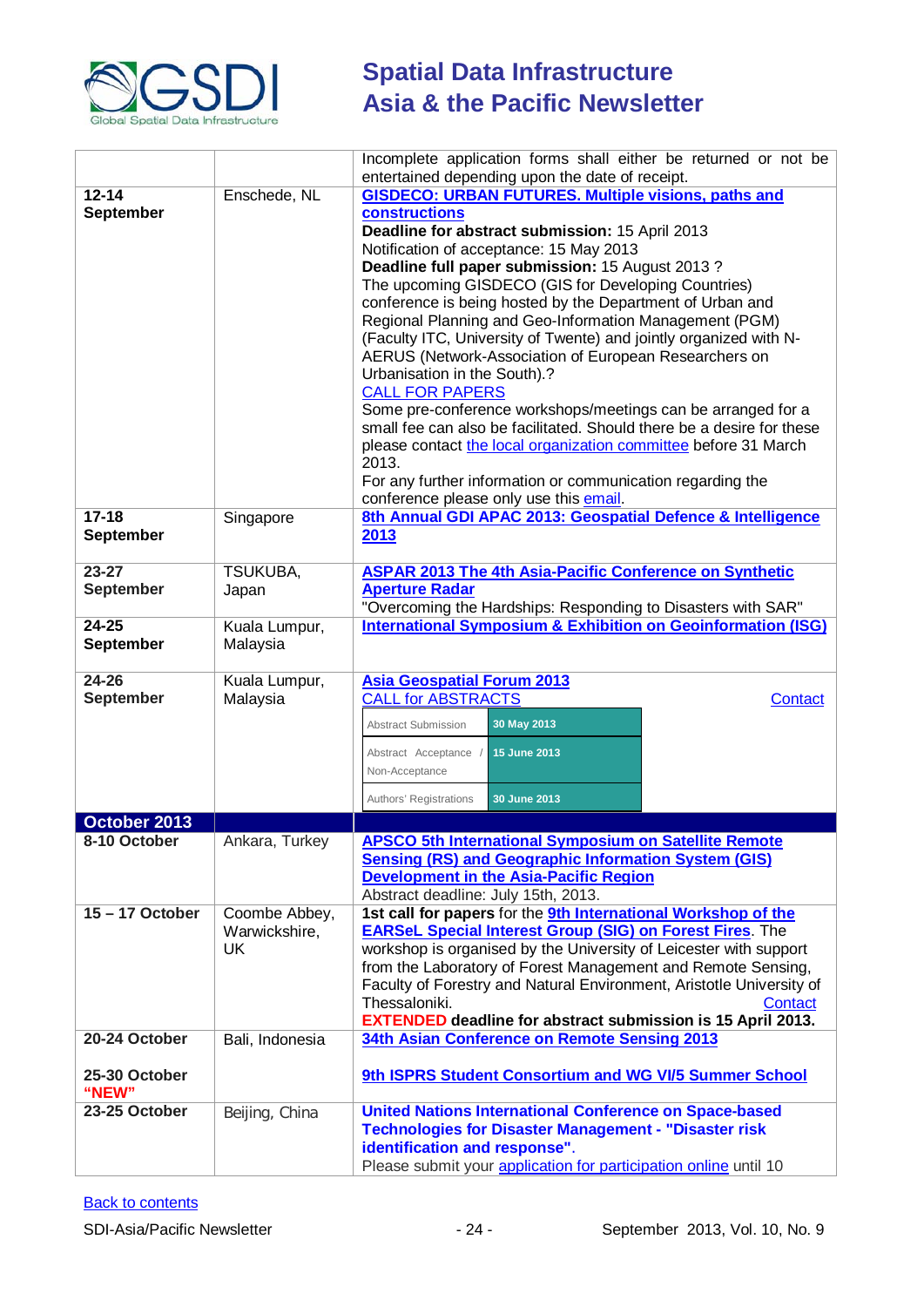

|                         |                          | August 2013.<br>In the context of the Conference the International Training<br>Programme "Flood Risk Mapping, Modelling and Assessment using<br>Space technology" will be organised for 25 participants of the<br>conference.<br>The organisers will be able to provide financial support to a limited<br>number of participants. Only participants/experts representing a<br>country and/or an organisation engaged in developing a long-term<br>partnership with UN-SPIDER will be considered for the funding<br>support. Those who request funding support must express their<br>government's or organisation's intention to develop a work<br>programme with UN-SPIDER in the coming years. The support will<br>defray the cost of travel (round-trip ticket – most economic fare –<br>between the airport of international departure in their country of<br>residence and Beijing) and/or room and board expenses during the<br>duration of the event.<br>If you have further questions about the conference, contact Mr.<br>Shirish Ravan, Telephone: (+86) (10) 6353 3527<br>For specific questions related to the registration process contact<br>Ms. Liu Jing, Telephone: (+86) (10) 6353 3527                                                                                                                                                                                                                                                                                                         |
|-------------------------|--------------------------|-----------------------------------------------------------------------------------------------------------------------------------------------------------------------------------------------------------------------------------------------------------------------------------------------------------------------------------------------------------------------------------------------------------------------------------------------------------------------------------------------------------------------------------------------------------------------------------------------------------------------------------------------------------------------------------------------------------------------------------------------------------------------------------------------------------------------------------------------------------------------------------------------------------------------------------------------------------------------------------------------------------------------------------------------------------------------------------------------------------------------------------------------------------------------------------------------------------------------------------------------------------------------------------------------------------------------------------------------------------------------------------------------------------------------------------------------------------------------------------------------------------------|
| 28 - 30 October         | Tehran, Iran             | 2nd Meeting of the Regional Committee of United Nations<br><b>Global Geospatial Information Management for Asia and the</b><br>Pacific (UN-GGIM-AP)<br>Theme: NGIA's roles in successful disaster response<br>The 2 <sup>nd</sup> Plenary Meeting of the Regional Committee of United<br>Nations Global Geospatial Information Management for Asia and<br>the Pacific (UN-GGIM-AP) is being hosted by the National<br>Cartographic Center of Iran under the theme of National Geospatial<br>Information Authorities' (NGIAs') Roles in Successful Disaster<br>Response.<br>The theme was chosen based on a common understanding and<br>recognition that strengthening regional capacities for disaster<br>response is critical as Asia and the Pacific region is the most<br>disaster-prone region in the world. The intensity and frequency of<br>natural disasters are likely to increase due to environmental<br>degradation, population growth, urbanization and climate change.<br>Considering such circumstances, it is very important for us to meet<br>and discuss disaster response and develop strategies in a<br>coordinated manner.<br>In addition, global trends in the spatial web services will be<br>discussed under the sub theme of The Latest of Spatial Web<br>Services Provided by NGIAs. As the number of Spatial Web<br>Services by NGIAs is increasing in the region, the sharing of<br>experiences and lessons learnt in this area is expected to be<br>beneficial to all participants |
| <b>November</b><br>2013 |                          |                                                                                                                                                                                                                                                                                                                                                                                                                                                                                                                                                                                                                                                                                                                                                                                                                                                                                                                                                                                                                                                                                                                                                                                                                                                                                                                                                                                                                                                                                                                 |
| 4-8 November            | Addis Ababa,<br>Ethiopia | <b>GSDI 14 and AfricaGIS 2013:</b><br>The GSDI Association, EIS-Africa, the International Geospatial<br>Society, and the United Nations Economic Commission for Africa<br>(UNECA) are pleased to announce a close partnership in offering<br>the joint GSDI 14 World Conference and AfricaGIS 2013<br>Conference.<br>The theme of the conference is Spatially Enabling Africa in<br>Support of Economic Development and Poverty Reduction.<br><b>IMPORTANT DATES</b><br>Deadline for Submission of Abstracts: 15 May 2013<br>Deadline for Submission of Full Papers for Refereed Outlets: 15                                                                                                                                                                                                                                                                                                                                                                                                                                                                                                                                                                                                                                                                                                                                                                                                                                                                                                                    |